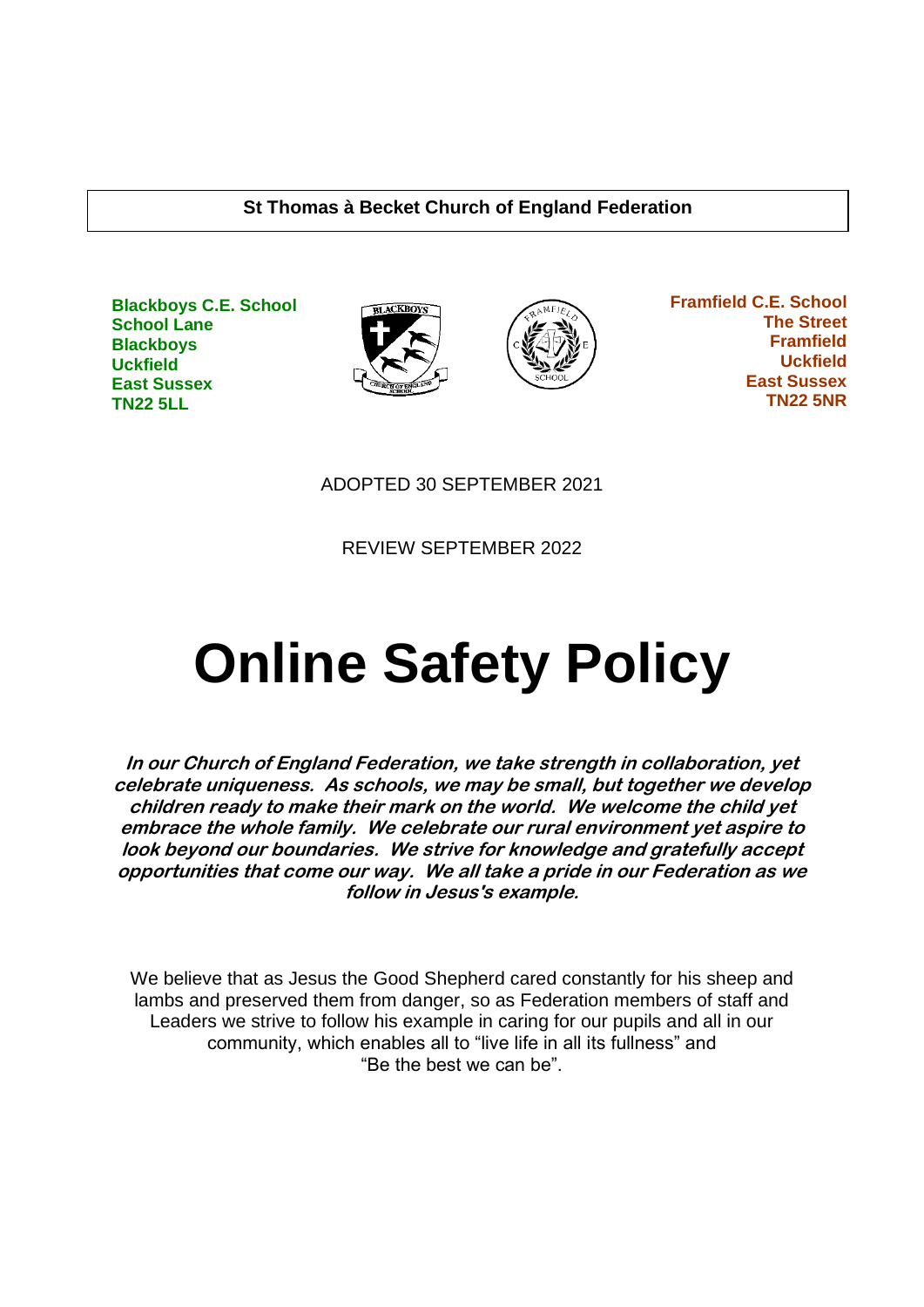| <b>Contents</b>                                                                  | Page           |
|----------------------------------------------------------------------------------|----------------|
| <b>Key Details</b>                                                               | 4              |
| 1. Policy Aims                                                                   | 4              |
| 2. Policy Scope                                                                  | 5              |
| 2.1 Links with other policies and practices                                      | 5              |
| 3. Monitoring and Review                                                         | $\overline{6}$ |
| 4. Roles and Responsibilities                                                    | $\overline{6}$ |
| 4.1 The leadership and management team                                           | $\frac{6}{7}$  |
| 4.2 The Designated Safeguarding Lead                                             |                |
| 4.3 Members of staff                                                             | 8              |
| 4.4 Staff who manage the technical environment                                   | 8              |
| 4.5 Learners                                                                     | 9              |
| 4.6 Parents                                                                      | 9              |
| 5. Education and Engagement Approaches                                           | 9              |
| 5.1 Education and engagement with learners                                       | 9              |
| 5.2 Vulnerable Learners                                                          | 10             |
| 5.3 Training and engagement with staff                                           | 11             |
| 5.4 Awareness and engagement with parents                                        | 11             |
| 6. Reducing Online Risks                                                         | 12             |
| 7. Safer Use of Technology                                                       | 12             |
| 7.1 Classroom Use                                                                | 12             |
| 7.2 Managing Internet Access                                                     | 13             |
| 7.3 Filtering and Monitoring                                                     | 13             |
| 7.4 Managing Personal Data Online                                                | 14             |
| 7.5 Security and Management of Information Systems                               | 14             |
| 7.6 Managing the Safety of the Website                                           | 15             |
| 7.7 Publishing Images and Videos Online                                          | 16             |
| 7.8 Managing Email                                                               | 16             |
| 7.9 Live Stream Lessons for Remote Learning                                      | 17             |
| 7.10 Management of Learning Platforms                                            | 18             |
| 7.11 Management of Applications (apps) used to Record Learners                   | 19             |
| Progress                                                                         |                |
| 8. Social Media                                                                  | 20             |
| 8.1 Expectations                                                                 | 20             |
| 8.2 Staff Personal Use of Social Media                                           | 20             |
| 8.3 Learners' Personal Use of Social Media                                       | 22             |
| 8.4 Official Use of Social Media<br>9. Use of Personal Devices and Mobile Phones | 22<br>24       |
|                                                                                  | 24             |
| 9.1 Expectations<br>9.2 Staff Use of Personal Devices and Mobile Phones          | 25             |
| 9.3 Learners' Use of Personal Devices and Mobile Phones                          | 25             |
| 9.4 Visitors' Use of Personal Devices and Mobile Phones                          | 26             |
| 9.5 Officially provided mobile phones and devices                                | 26             |
| 10. Responding to Online Safety Incidents and Concerns                           | 27             |
| 10.1 Concerns about Learner Welfare                                              | 27             |
| 10.2 Staff Misuse                                                                | 28             |
| 11. Procedures for Responding to Specific Online Incidents or Concerns           | 28             |
| 11.1 Online Sexual Violence and Sexual Harassment between Children               | 28             |
|                                                                                  |                |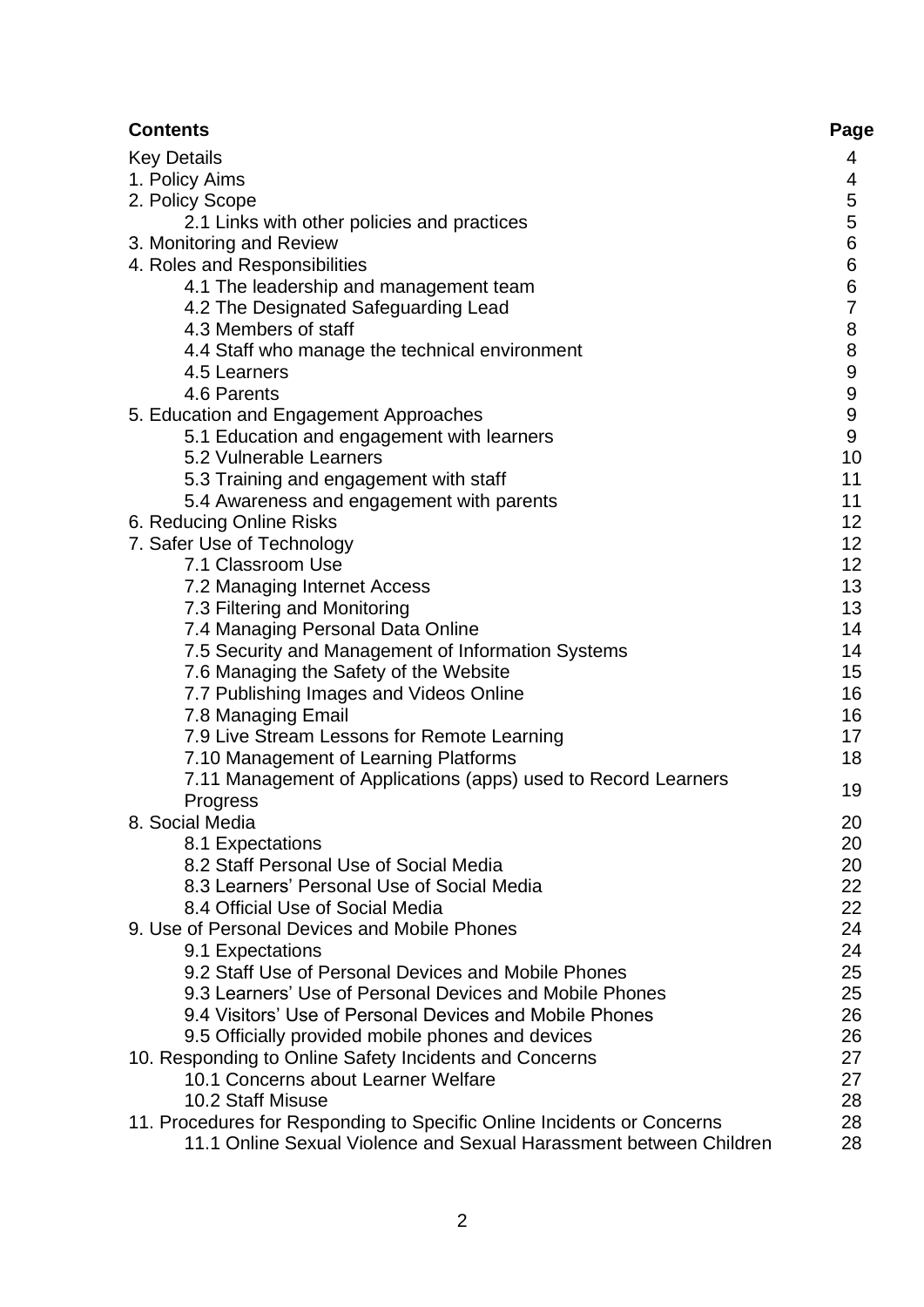| 11.2 Youth Produced Sexual Imagery or "Sharing Nudes and semi<br>nudes" | 29 |
|-------------------------------------------------------------------------|----|
| 11.3 Online Child Sexual Abuse and Exploitation including County Lines  | 31 |
| 11.4 Indecent Images of Children (IIOC)                                 | 32 |
| 11.5 Cyberbullying                                                      | 33 |
| 11.6 Cybercrimes                                                        | 33 |
| 11.7 Online Hate                                                        | 33 |
| 11.8 Online Radicalisation and Extremism                                | 34 |
| 12. Useful Links for Educational Settings                               | 34 |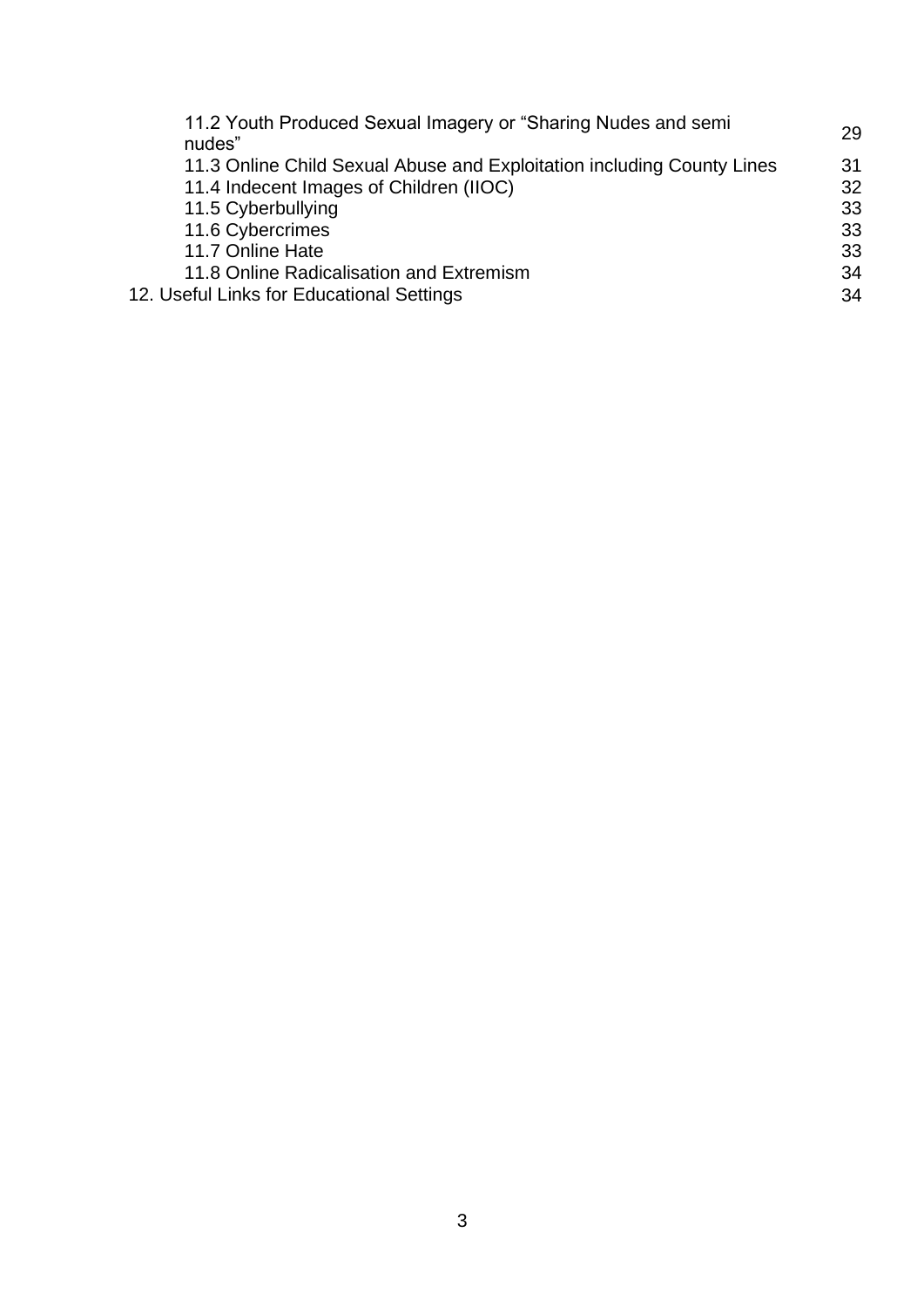#### **Key Details**

#### **Blackboys Church of England Primary School**

Designated Safeguarding Lead: Mr G Sullivan, Headteacher Deputy Designated Safeguarding Lead: Mr R Boorman, Class Teacher Named Governor with Lead Responsibility: Mrs S Cottingham

#### **Framfield Church of England Primary School**

Designated Safeguarding Lead: Mrs L Pestell, Headteacher Deputy Designated Safeguarding Leads: Mrs N Kent, Class Teacher Named Governor with Lead Responsibility: Mrs T Ullmann-Carp

#### **In this policy, the term Federation/Schools/school refer to St Thomas a Becket Church of England Federation which incorporates Blackboys CEP and Framfield CEP.**

# **1. Policy Aims**

- This online safety policy has been adapted by St Thomas a Becket Church of England Federation (comprising of Blackboys and Framfield CEP Schools) involving staff, learners and parents/carers, building on the East Sussex County Council/The Education People online safety policy template, with specialist advice and input as required.
- It takes account of the DfE statutory guidance Keeping Children Safe in Education 2021, Early Years and Foundation Stage and the East Sussex Safeguarding Children Partnership procedures.
- The purpose of the Federation's online safety policy is to:
	- o Safeguard and protect all members of the Federation community online.
	- o Identify approaches to educate and raise awareness of online safety throughout the community.
	- o Enable all staff to work safely and responsibly, to role model positive behaviour online and to manage professional standards and practice when using technology.
	- o Identify clear procedures to use when responding to online safety concerns.
- The Federation identifies that the issues classified within online safety are considerable, but can be broadly categorised into four areas of risk:
	- o **Content:** being exposed to illegal, inappropriate or harmful material
	- o **Contact:** being subjected to harmful online interaction with other users
	- o **Conduct:** personal online behaviour that increases the likelihood of, or causes, harm.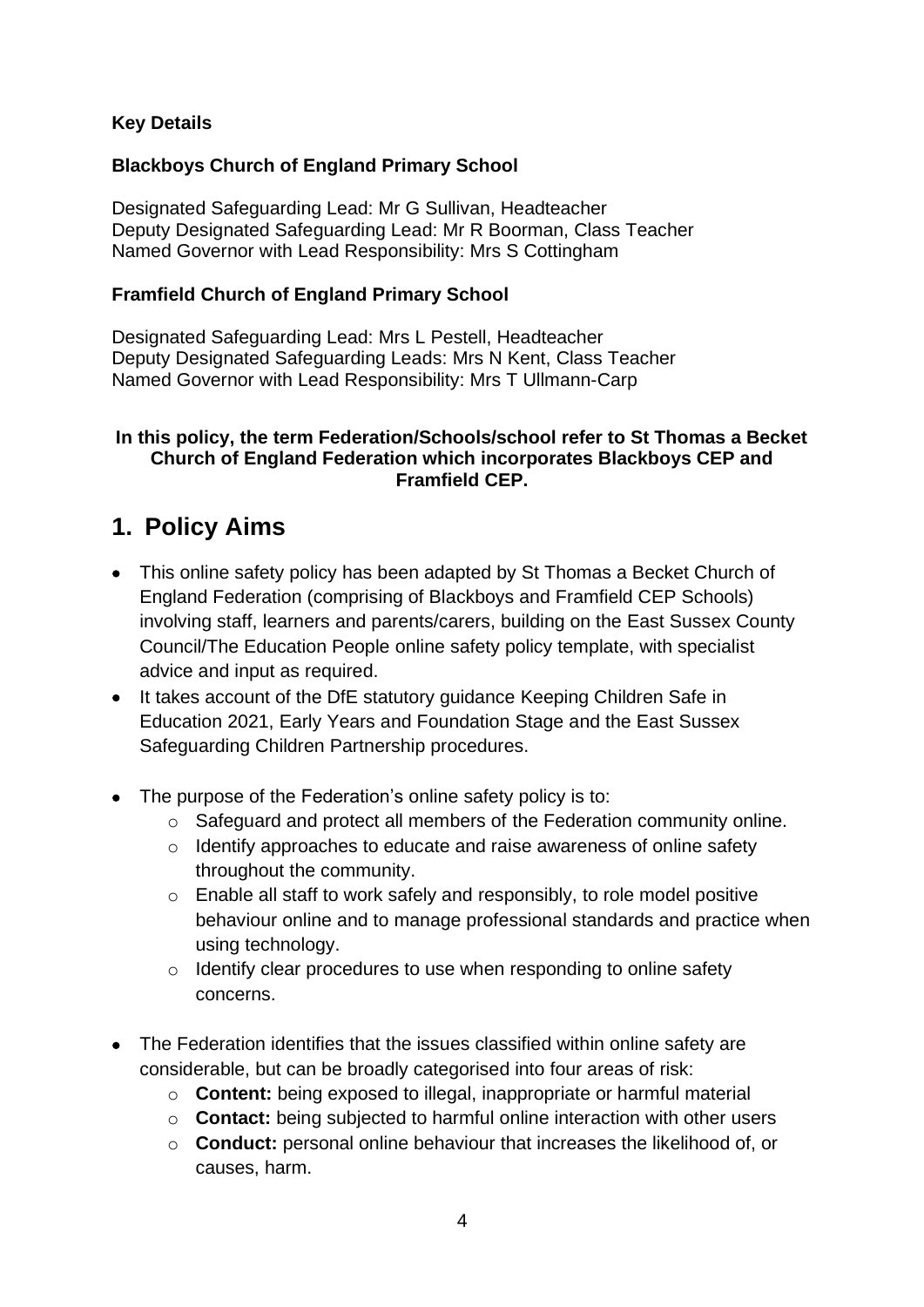o **Commerce:** risks such as online gambling, inappropriate advertising, phishing and or financial scams.

# **2. Policy Scope**

- The Federation believes that online safety is an essential part of safeguarding and acknowledges its duty to ensure that all learners and staff are protected from potential harm online.
- The Federation identifies that the internet and associated devices, such as computers, tablets, mobile phones and games consoles, are an important part of everyday life.
- The Federation believes that learners should be empowered to build resilience and to develop strategies to manage and respond to risk online.
- This policy applies to all staff including the governing body, teachers, support staff, external contractors, visitors, volunteers and other individuals who work for, or provide services on behalf of the setting (collectively referred to as "staff" in this policy) as well as learners, parents and carers.
- This policy applies to all access to the internet and use of technology, including personal devices, or where learners, staff or other individuals have been provided with setting issued devices for use off-site, such as a work laptops, tablets or mobile phones.
- The Education and Inspections Act 2006 empowers Headteachers/Principals to such extent as is reasonable to regulate the behaviour of students when they are off the school/academy site and empowers members of staff to impose disciplinary penalties for inappropriate behaviour. E.g. online bullying or online safety incidents which may take place outside of the school/academy but is linked to member of the school/academy.
- In this respect the school will deal with such incidents within this policy and associated behaviour and anti-bullying policies to such extent as is reasonable and will, where known, inform parents/carers of incidents of inappropriate online safety behaviour that has taken place out of school. Action can only be taken over issues covered by the published Relationships and Behaviour Policy

# **2.1 Links with other policies and practices**

- o This policy links with several other policies, practices and action plans including:
- o Anti-bullying policy
- o Acceptable Use Policies (AUP) and/or the Code of conduct/staff behaviour policy
- o Behaviour and discipline policy
- o Child protection policy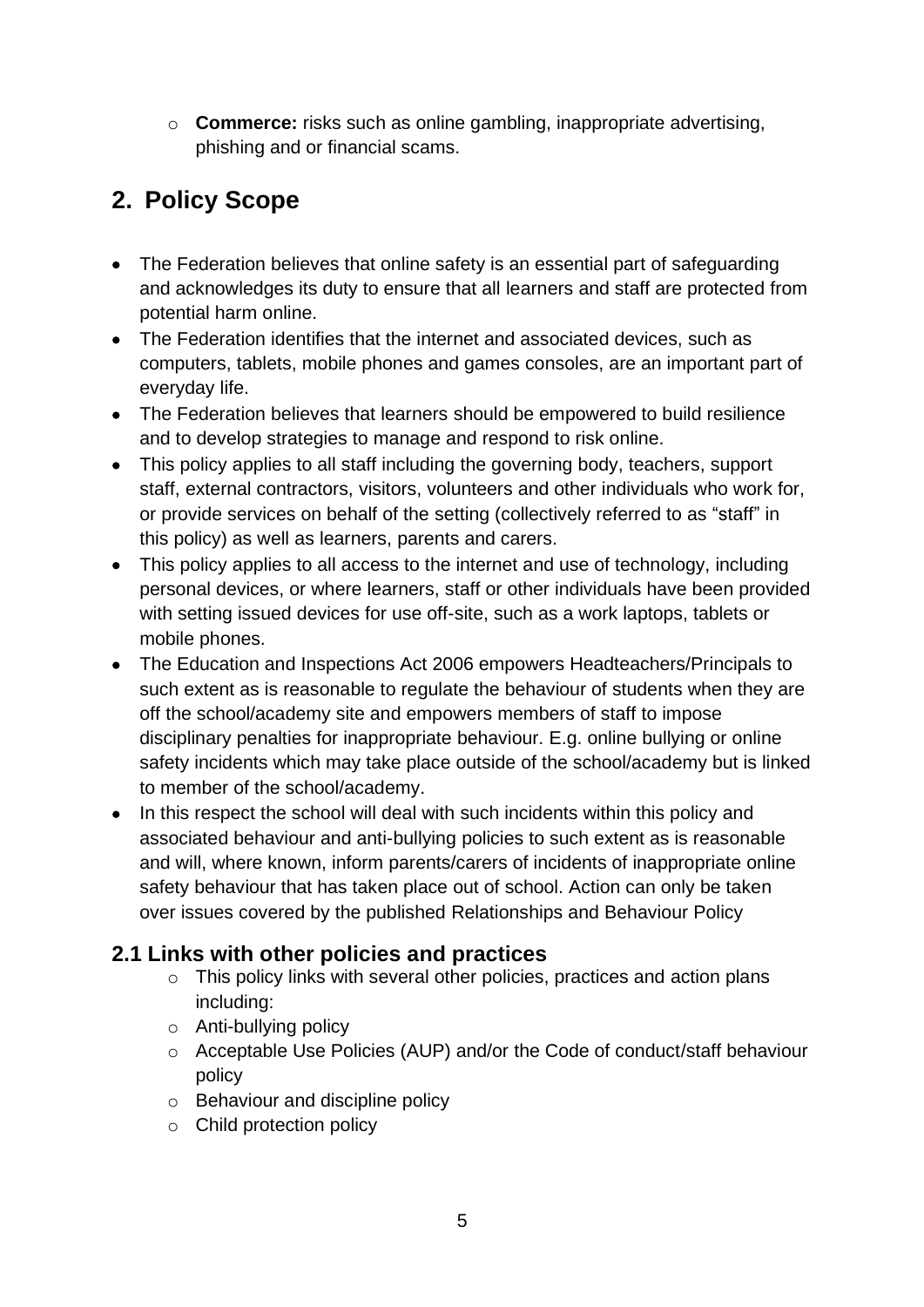- o Curriculum policies, such as: Computing, Personal Social and Health Education (PSHE), Citizenship and Relationships and Sex Education (RSE)
- o Data security
- o Image use policy

# **3. Monitoring and Review**

- Technology in this area evolves and changes rapidly; The Federation will review this policy at least annually
	- o The policy will also be revised following any national or local policy requirements, any child protection concerns or any changes to the technical infrastructure
- We will regularly monitor internet use and evaluate online safety mechanisms to ensure that this policy is consistently applied.
- To ensure they have oversight of online safety, the Federation's headteachers will be informed of online safety concerns, as appropriate.
- The named governors for safeguarding will report on a regular basis to the governing body on online safety practice and incidents, including outcomes.
- Any issues identified via monitoring will be incorporated into our action planning.

# **4. Roles and Responsibilities**

- 5. The Designated Safeguarding Lead (DSL) Blackboys CEP School, Mr G Sullivan and Framfield CEP School, Mrs L Pestell have lead responsibility for online safety.
	- The Federation recognises that all members of the community have important roles and responsibilities to play with regards to online safety.

# **4.1 The leadership and management team will:**

- Ensure that online safety is viewed as a safeguarding issue and that practice is in line with national and local recommendations and requirements.
- Ensure there are appropriate and up-to-date policies regarding online safety; including a staff code of conduct/behaviour policy and acceptable use policy, which covers acceptable use of technology.
- Ensure that suitable and appropriate filtering and monitoring systems are in place and work with technical staff to monitor the safety and security of our systems and networks; as schools increasingly work online, it is essential that children are safeguarded from potentially harmful and inappropriate online material (including when they are online at home).
- Ensure that online safety is embedded within a progressive preventative curriculum, which enables all learners to develop an age-appropriate understanding of online safety.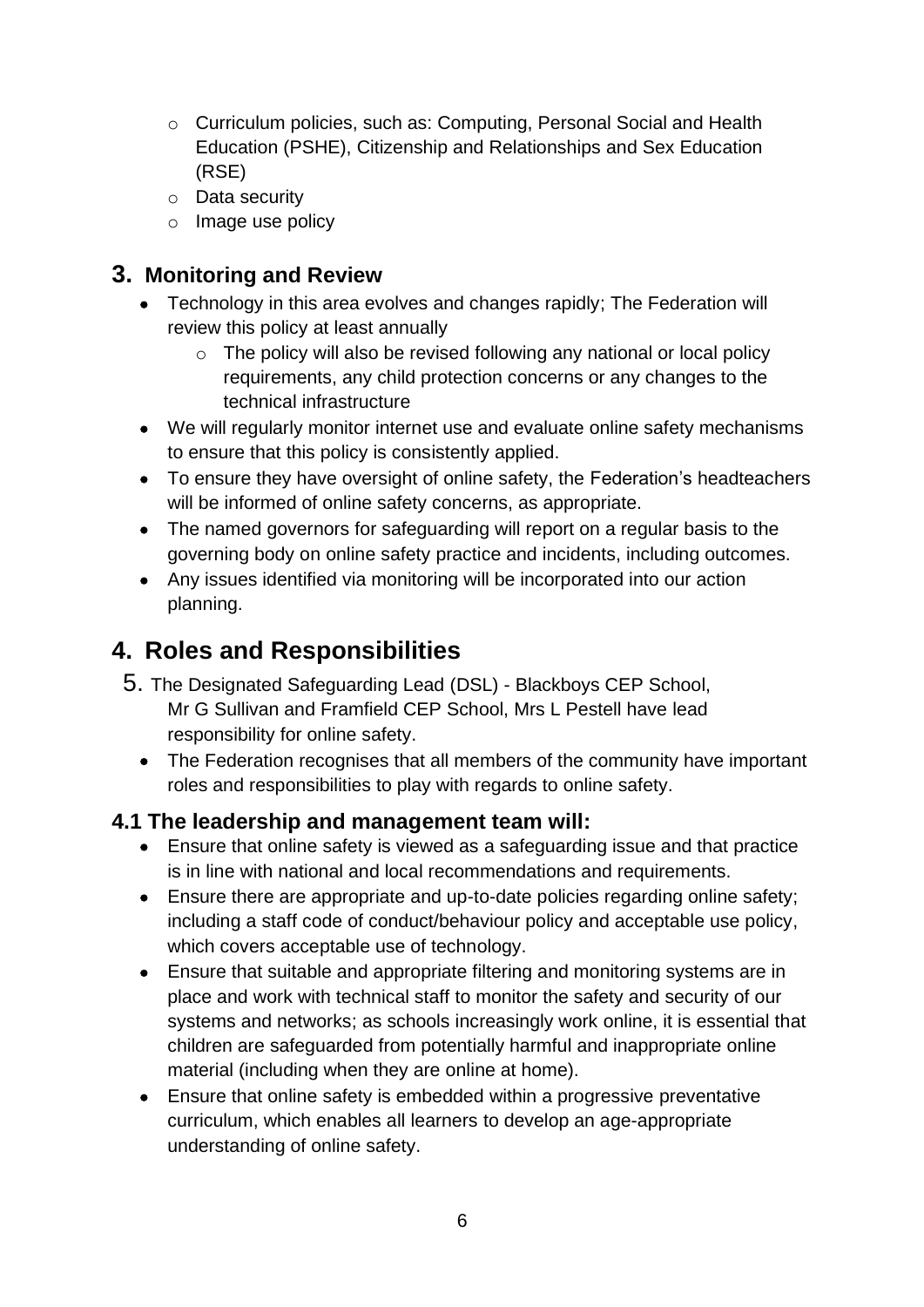- Recognise that a one size fits all approach may not be appropriate for all children and a more personalised or contextualised approach to online safety is used for more vulnerable children and children with SEND
- Ensure that ALL members of staff receive regular, updated, and appropriate online safety training which is integrated, aligned and considered as part of the whole school or college safeguarding approach.
- Support the DSL and any deputies by ensuring they have appropriate time and resources to fulfil their online safety responsibilities.
- Ensure there are robust reporting channels for the community to access regarding online safety concerns, including internal, local and national support.
- Audit and evaluate online safety practice, ideally annually, to identify strengths and areas for improvement.
- Ensure that appropriate risk assessments are undertaken regarding the safe use of technology.

# **a. The Designated Safeguarding Lead (DSL) will:**

- Act as a named point of contact on all online safeguarding issues and liaise with other members of staff or other agencies, as appropriate.
- Work alongside deputy DSLs to ensure online safety is recognised as part of the settings safeguarding responsibilities and that a coordinated approach is implemented.
- Liaise with staff (especially pastoral support staff, school nurses, IT technicians, senior mental health leads and SENCOs) on matters of safeguarding that include online and digital safety.
- Access regular and appropriate training and support to ensure they understand the unique risks associated with online safety and have the relevant knowledge and up to date required to keep learners safe online
- Access regular and appropriate training and support to ensure they recognise the additional risks that learners with SEN and disabilities (SEND) face online, for example, from online bullying, grooming and radicalisation.
- Keep up to date with current research, legislation and trends regarding online safety and communicate this with the community, as appropriate.
- Work with staff to coordinate participation in local and national events to promote positive online behaviour, such as Safer Internet Day.
- Ensure that online safety is promoted to parents, carers and the wider community, through a variety of channels and approaches.
- Maintain records of online safety concerns, as well as actions taken, as part of the settings safeguarding recording mechanisms.
- Monitor online safety incidents to identify gaps and trends, and use this data to update the education response, policies and procedures.
- Report online safety concerns, as appropriate, to the Leadership Team and Governing Body.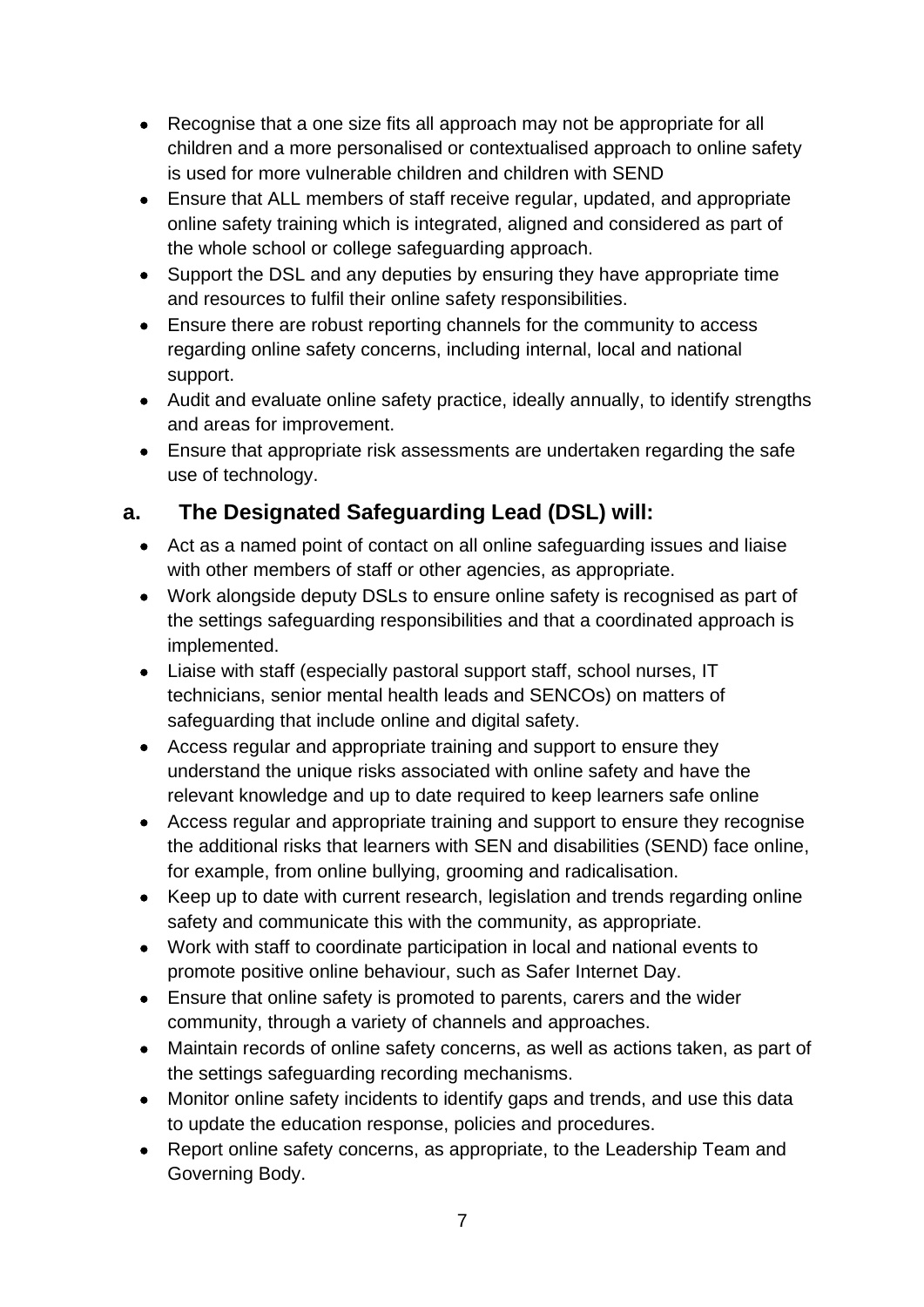- Work with the leadership team to review and update online safety policies on a regular basis (at least annually) with stakeholder input.
- Meet regularly (*bi-termly*) with the governor with a lead responsibility for safeguarding and online safety.

# **b. It is the responsibility of all members of staff to:**

- Be aware that technology is a significant component of many safeguarding and wellbeing issues and that children are at risk of abuse online as well as face to face and that in many cases abuse will take place concurrently via online channels and in daily life
- Contribute to the development of online safety policies.
- Read and adhere to the online safety policy and acceptable use policies.
- Take responsibility for the security of setting systems and the data they use or have access to.
- Model good practice when using technology and maintain a professional level of conduct in their personal use of technology, both on and off site.
- Embed online safety education in curriculum delivery, wherever possible.
- Have an awareness of a range of online safety issues and how they may be experienced by the children in their care.
- Identify online safety concerns and take appropriate action by following the settings safeguarding policies and procedures.
- Proactively monitor the use of digital technologies, mobile devices, cameras etc in lessons and other school activities and implement current policies with regard to these devices
- Know when and how to escalate online safety issues, including signposting to appropriate support, internally and externally.
- Take personal responsibility for professional development in this area.
- Ensure that students are guided to sites checked as suitable for their use and that processes are in place for dealing with any unsuitable material that is found in internet searches.
- Reinforce the school's online safety messages when teaching lessons online

# **c. It is the responsibility of staff managing the technical environment to:**

- Provide technical support and perspective to the DSL and leadership team, especially in the development and implementation of appropriate online safety policies and procedures.
- Implement appropriate security measures (e.g. password guidance and encryption software to ensure that the settings IT infrastructure/system is secure and not open to misuse or malicious attack, whilst allowing learning opportunities to be maximised.
- Ensure that our filtering policy is applied and updated on a regular basis; responsibility for its implementation is shared with the leadership team.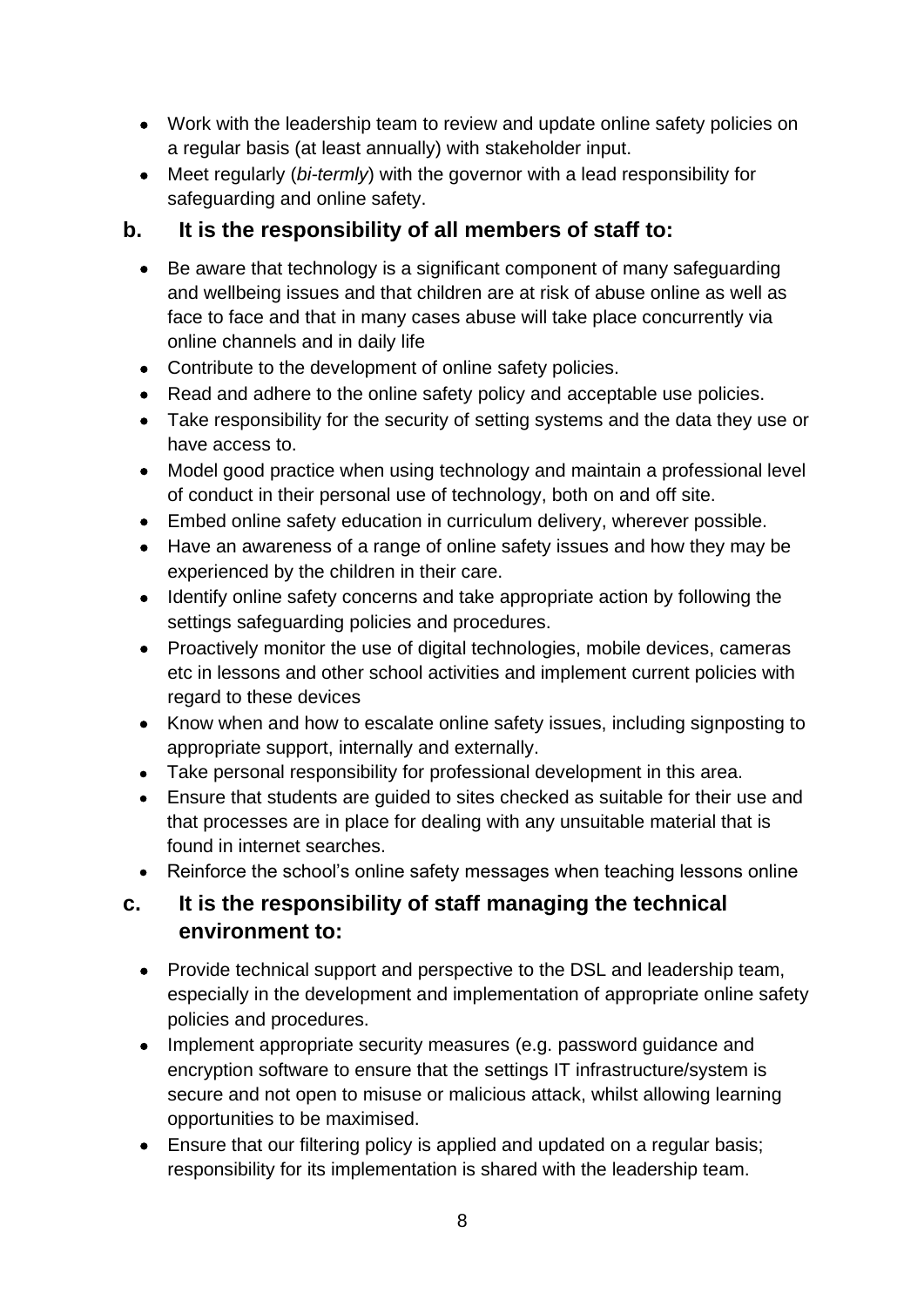- Report any filtering breaches to the DSL (or deputy DSLs) and leadership team, as well as, the settings Internet Service Provider or other services, as appropriate.
- Ensure that any safeguarding concerns, identified through monitoring or filtering breaches are reported to the DSL (or deputy DSLs), in accordance with the safeguarding procedures.

# **d. It is the responsibility of learners (at a level that is appropriate to their individual age and ability) to:**

- Engage in age appropriate online safety education opportunities.
- Contribute to the development of online safety policies.
- Read and adhere to Acceptable Use Policies.
- Understand the importance of good online safety practice out of school, and understand that this policy covers their actions outside of school if related to their membership of the school.
- Respect the feelings and rights of others both on and offline.
- Take responsibility for keeping themselves and others safe online.
- Seek help from a trusted adult, if there is a concern online, and support others that may be experiencing online safety issues.

# **e. It is the responsibility of parents and carers to:**

- Read the acceptable use policies and encourage their children to adhere to them.
- Support our online safety approaches by discussing online safety issues with their children and reinforcing appropriate and safe online behaviours at home.
- Role model safe and appropriate use of technology and social media.
- Abide by the Acceptable Use Policies.
- Identify changes in behaviour that could indicate that their child is at risk of harm online.
- Seek help and support from the setting, or other appropriate agencies, if they or their child encounter risk or concerns online.
- Contribute to the development of the online safety policies.
- Use our systems, such as learning platforms, and other network resources, safely and appropriately.
- Take responsibility for their own awareness in relation to the risks and opportunities posed by new and emerging technologies.

# **5. Education and Engagement Approaches**

# **5.1 Education and engagement with learners**

• The setting will establish and embed a progressive online safety curriculum to raise awareness and promote safe and responsible online behaviour at school and at home amongst learners by: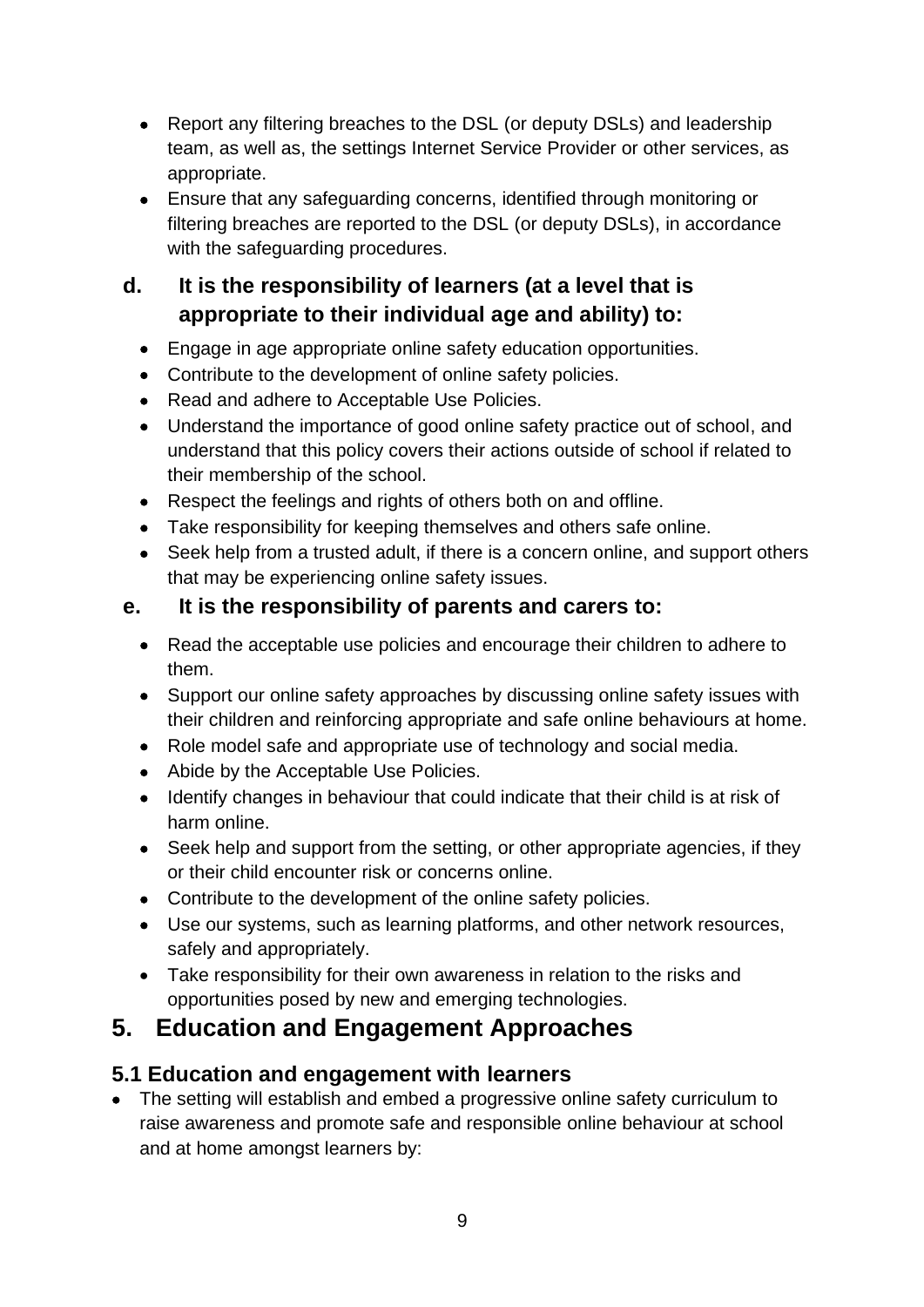- o Ensuring education regarding safe and responsible use precedes internet access.
- o Including online safety in Personal, Social, Health and Economic (PSHE), Relationships and Sex Education (RSE) and computing programmes of study. (For this we use the JIGSAW PSHE/SRE Scheme together with our bespoke Computing Curriculum)
- o Reinforcing online safety messages whenever technology or the internet is in use.
- o Educating learners in the effective use of the internet to research; including the skills of knowledge location, retrieval and evaluation.
- o Teaching learners to be critically aware of the materials they read and shown how to validate information before accepting its accuracy.
- The setting will support learners to read and understand the acceptable use policies in a way which suits their age and ability by:
	- o Displaying acceptable use posters in all rooms with internet access.
	- o Informing learners that network and internet use will be monitored for safety and security purposes and in accordance with legislation.
	- o Rewarding positive use of technology. (At Blackboys CEP School an ICT Cup is presented at the end of each Term)
	- o Implementing appropriate peer education approaches (At Blackboys CEP School two of their prefects have responsibility for supporting children with ICT).
	- o Providing online safety education and training as part of the transition programme across the key stages and when moving between establishments.
	- o Seeking learner voice when writing and developing online safety policies and practices, including curriculum development and implementation.
	- o Using support, such as external visitors, where appropriate, to complement and support our internal online safety education approaches.

# **5.2 Vulnerable Learners**

- The Federation recognises that some learners are more vulnerable online due to a range of factors. This may include, but is not limited to children in care, children with Special Educational Needs and Disabilities (SEND) or mental health needs, children with English as an additional language (EAL) and children experiencing trauma or loss.
- The Federation will ensure that differentiated and ability appropriate online safety education, access and support is provided to vulnerable learners.
- When implementing an appropriate online safety policy and curriculum the Federation will seek input from specialist staff as appropriate, including the SENCO and Child in Care Designated Teacher, Mrs S Levey.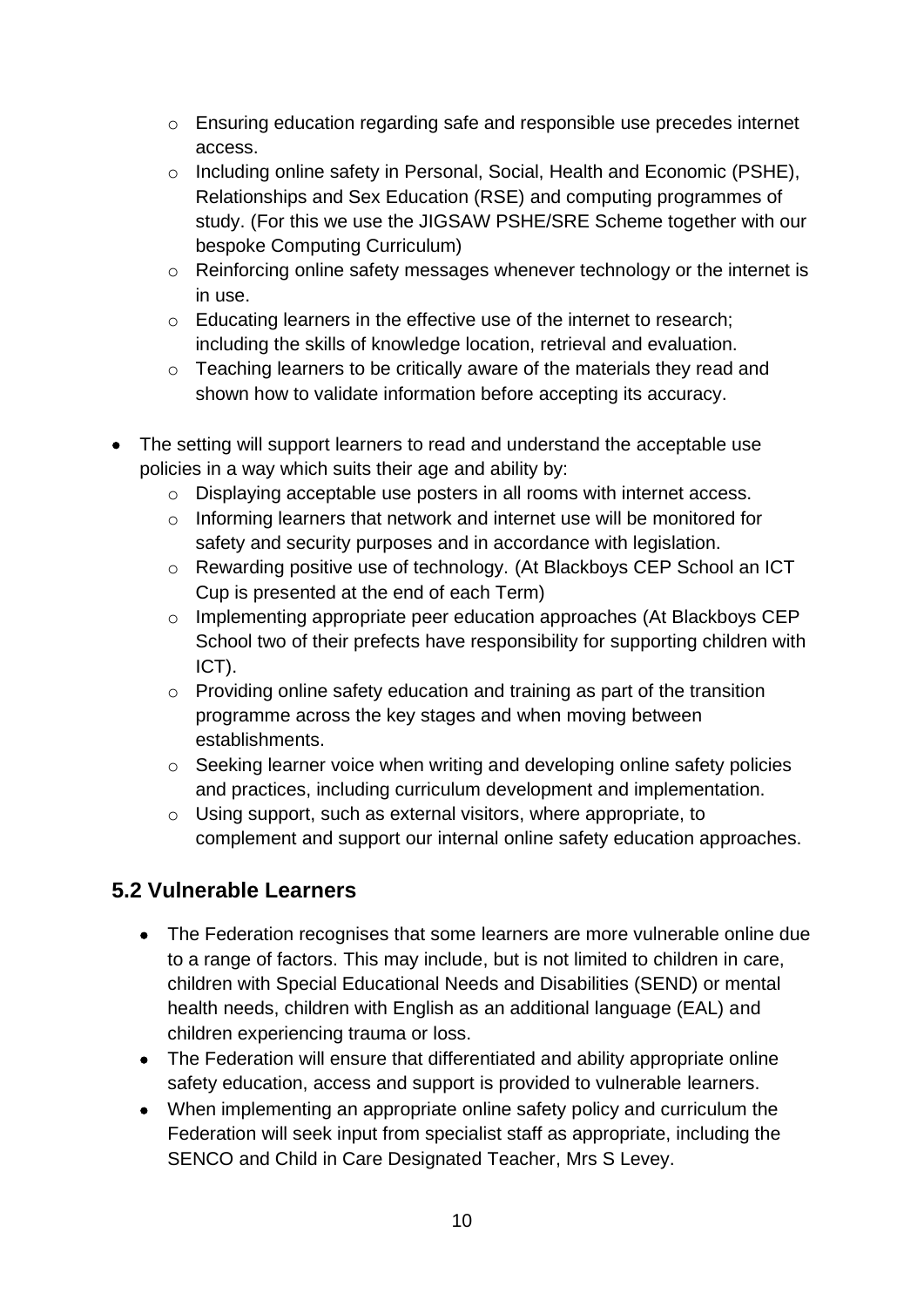# **5.3 Training and engagement with staff**

We will:

- Provide and discuss the online safety policy and procedures with ALL members of staff as part of induction.
- Provide up-to-date and appropriate online safety training for all staff on a regular basis, with at least annual updates.
	- o This is achieved as part of existing safeguarding and child protection training/updates.
	- o This will cover the potential risks posed to learners (Content, Contact, Conduct and Commerce) as well as our professional practice expectations.
- Recognise the expertise staff build by undertaking safeguarding training and managing safeguarding concerns and provide opportunities for staff to contribute to and shape online safety policies and procedures.
- Make staff aware that our IT systems are monitored, and that activity can be traced to individual users; staff will be reminded to behave professionally and in accordance with our policies when accessing our systems and devices.
- Make staff aware that their online conduct outside of the setting, including personal use of social media, could have an impact on their professional role and reputation.
- Highlight useful educational resources and tools which staff should use, according to the age and ability of the learners.
- Ensure all members of staff are aware of the procedures to follow regarding online safety concerns affecting learners, colleagues or other members of the community.

### **5.4 Awareness and engagement with parents and carers**

- The Federation recognises that parents and carers have an essential role to play in enabling children and young people to become safe and responsible users of the internet and associated technologies.
- We will build a partnership approach to online safety with parents and carers by:
	- o Providing information and guidance on online safety in a variety of formats.
		- This will include offering specific online safety awareness training and highlighting online safety at other events such as parent evenings, transition events, fetes and sports days.
	- o Drawing their attention to the online safety policy and expectations in newsletters, letters, our prospectus and on our website.
	- o Requesting that they read online safety information as part of joining our community, for example, within our home school agreement.
	- o Requiring them to read our acceptable use policies and discuss the implications with their children.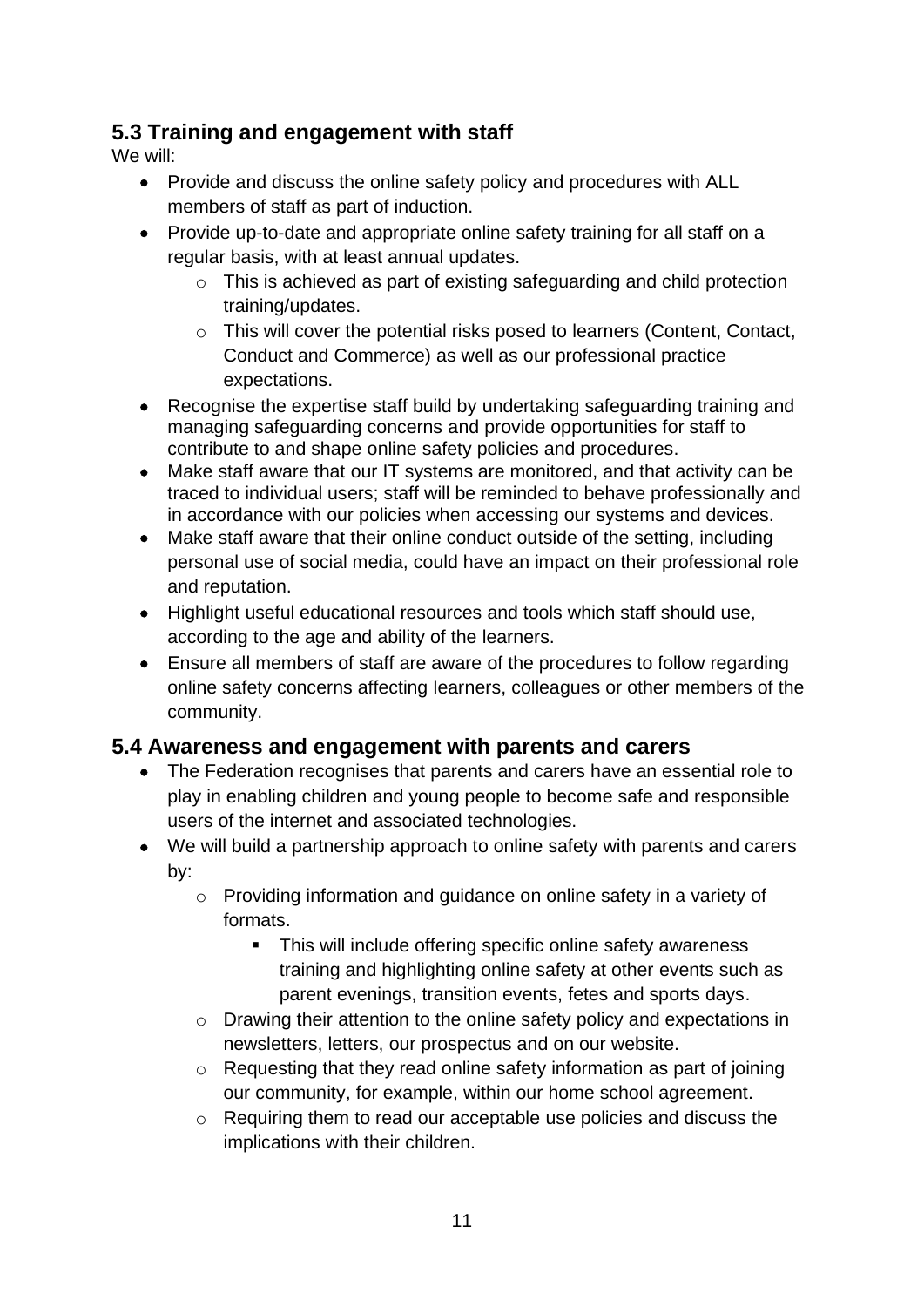# **6. Reducing Online Risks**

- The Federation recognises that the internet is a constantly changing environment with new apps, devices, websites and material emerging at a rapid pace.
- We will:
	- o Regularly review the methods used to identify, assess and minimise online risks.
	- o Examine emerging technologies for educational benefit and undertake appropriate risk assessments before use in the setting is permitted.
	- o Ensure that appropriate filtering and monitoring is in place and take all reasonable precautions to ensure that users can only access appropriate material.
	- o Due to the global and connected nature of the internet, it is not possible to guarantee that unsuitable material cannot be accessed via our computers or devices.
- All members of the community are made aware of our expectations regarding safe and appropriate behaviour online and the importance of not posting any content, comments, images or videos which could cause harm, distress or offence to members of the community. This is clearly outlined in our acceptable use policies and highlighted through a variety of education and training approaches.

# **7. Safer Use of Technology**

### **7.1 Classroom Use**

- The Federation uses a wide range of technology. This includes access to:
	- o Computers, laptops and other digital devices
	- o Internet which may include search engines and educational websites
	- o Learning platform/intranet
	- o Email
	- o Games consoles and other games-based technologies
	- o Digital cameras, web cams and video cameras
- All setting owned devices will be used in accordance with our acceptable use policies and with appropriate safety and security measures in place.
- Members of staff will always evaluate websites, tools and apps fully before use in the classroom or recommending for use at home.
- The setting will use age appropriate search tools following an informed risk assessment, to identify which tool best suits the needs of our community.
	- o Where possible we use Google Safe Search
- We will ensure that the use of internet-derived materials, by staff and learners complies with copyright law and acknowledge the source of information.
- Supervision of learners will be appropriate to their age and ability.
	- o **Early Years Foundation Stage and Key Stage 1**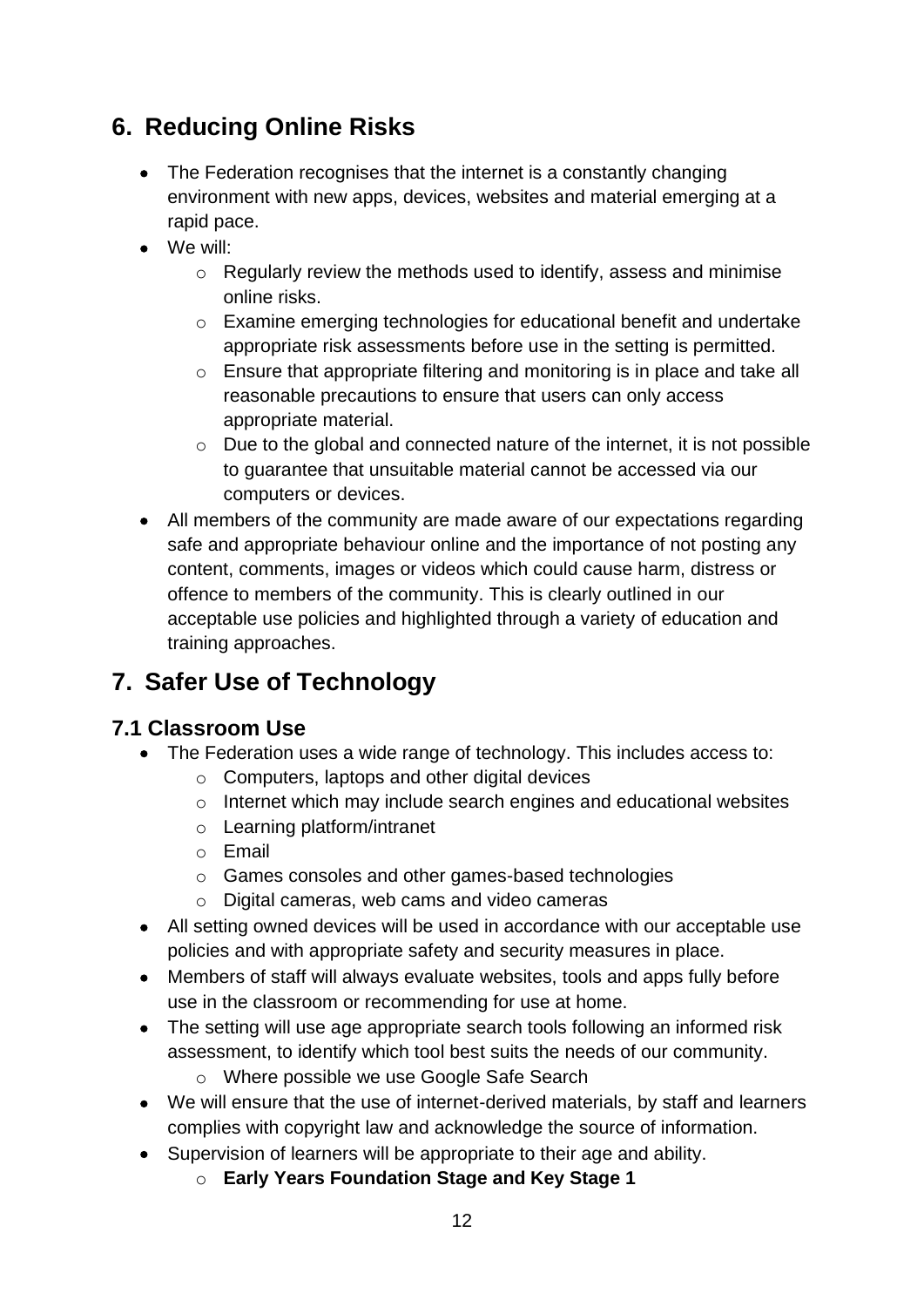- Access to the internet will be by adult demonstration, with occasional directly supervised access to specific and approved online materials, which supports the learning outcomes planned for the learners age and ability.
- o **Key Stage 2** 
	- Learners will use age-appropriate search engines and online tools.
	- **EXECTE 1** Learners will be directed by the teacher to online materials and resources which support the learning outcomes planned for the pupils' age and ability.

# **7.2 Managing Internet Access**

- We will maintain a written record of users who are granted access to our devices and systems.
- All staff, learners and visitors will read and sign an acceptable use policy before being given access to our computer system, IT resources or internet.

# **7.3 Filtering and Monitoring**

*Note: A guide for education settings about establishing 'appropriate levels' of filtering and monitoring can be found at: [https://www.saferinternet.org.uk/advice](https://www.saferinternet.org.uk/advice-centre/teachers-and-school-staff/appropriate-filtering-and-monitoring)[centre/teachers-and-school-staff/appropriate-filtering-and-monitoring](https://www.saferinternet.org.uk/advice-centre/teachers-and-school-staff/appropriate-filtering-and-monitoring)*

# **7.3.1 Decision Making**

- The Federation governors and Headteachers have ensured that our setting has age and ability appropriate filtering and monitoring in place, to limit learner's exposure to online risks.
- The Federation governors and Headteachers are aware of the need to prevent "over blocking", as that may unreasonably restrict what can be taught, with regards to online activities and safeguarding.
- Our decision regarding filtering and monitoring has been informed by a risk assessment, considering our specific needs and circumstances.
- Changes to the filtering and monitoring approach will be risk assessed by staff with educational and technical experience and, where appropriate, with consent from the leadership team; all changes to the filtering policy are logged and recorded.
- The leadership team will ensure that regular checks are made to ensure that the filtering and monitoring methods are effective and appropriate.
- All members of staff are aware that they cannot rely on filtering and monitoring alone to safeguard learners; effective classroom management and regular education about safe and responsible use is essential.

# **7.3.2 Filtering**

• Education broadband connectivity is provided through East Sussex Educational Network – provided by East Sussex County Council.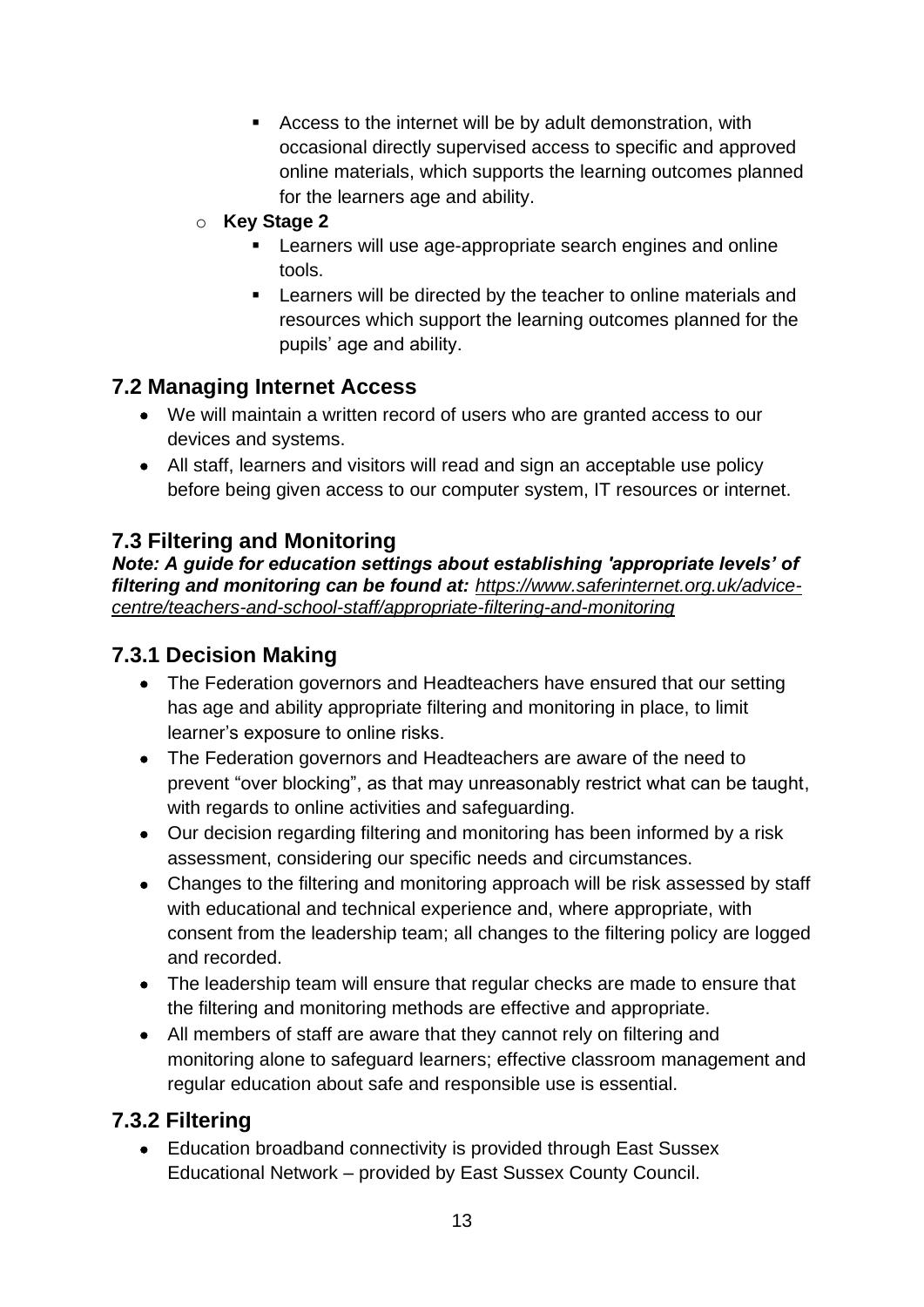- The Federation use East Sussex Educational Network provided by East Sussex County Council which blocks sites which can be categorised as: pornography, racial hatred, extremism, gaming and sites of an illegal nature.
- The filtering system blocks all sites on the [Internet Watch Foundation](https://www.iwf.org.uk/) (IWF) list.
- We work with East Sussex Educational Network provided by East Sussex County Council to ensure that our filtering policy is continually reviewed.
- If learners discover unsuitable sites, they will be required to:
	- $\circ$  Report the concern immediately to a member of staff with the minimum of fuss.

The member of staff will report the concern (including the URL of the site if possible) to the DSL (or deputies) and/or technical staff.

- o The breach will be recorded and escalated as appropriate.
- o Parents/carers will be informed of filtering breaches involving their child.
- Any material believed to be illegal will be reported immediately to the appropriate agencies, such as the IWF, Sussex Police or CEOP.

# **7.3.4 Monitoring**

- We will appropriately monitor internet use on all setting owned or provided internet enabled devices. This is achieved by:
	- o physical monitoring (supervision).
- If a concern is identified via monitoring approaches we will:
	- o DSL or deputies will respond in line with the Child Protection and Safeguarding Policy.
- All users will be informed that use of our systems can be monitored and that all monitoring will be in line with data protection, human rights and privacy legislation.

# **7.4 Managing Personal Data Online**

- Personal data will be recorded, processed, transferred and made available online in accordance with General Data Protection Regulations and Data Protection legislation.
	- o Full information can be found in our information security policy.

# **7.5 Security and Management of Information Systems**

- We take appropriate steps to ensure the security of our information systems, including:
	- o Virus protection being updated regularly.
	- o Encryption for personal data sent over the Internet or taken off site (such as via portable media storage) or access via appropriate secure remote access systems.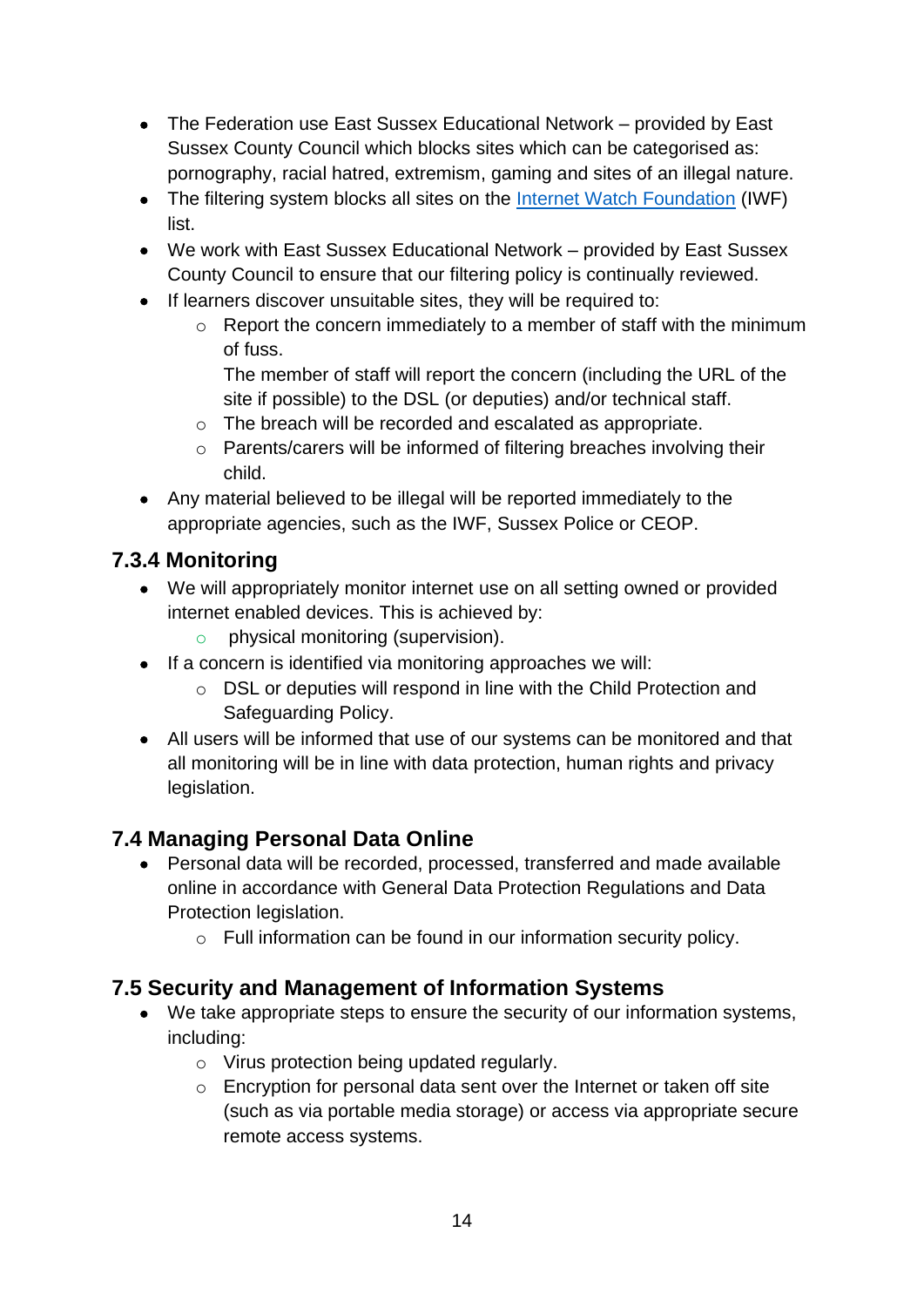- o Not using portable media without specific permission; portable media will be checked by an anti-virus /malware scan before use.
- o Not downloading unapproved software to work devices or opening unfamiliar email attachments.
- o Regularly checking files held on our network,
- o The appropriate use of user logins and passwords to access our network.
	- Specific user logins and passwords will be enforced for all online learning portals and members of staff log ins.
- o All users are expected to log off or lock their screens/devices if systems are unattended.
- o Further information about technical environment safety and security can be found in our:
	- acceptable use policies.

# **i. Password policy**

- All members of staff will have their own unique username and private passwords to access our systems; members of staff are responsible for keeping their password private.
- From year R at Blackboys, and from Year 3 at Framfield all learners are provided with their own unique username and private passwords to access our learning portals such as Mathletics; learners are responsible for keeping their password private. At Blackboys children use a class log in to access the school network and to use a computer. When children enter class 5, they have their own login and password to access the class 5 chromebooks. At Framfield children use a class log in until they begin Key Stage 2 when they receive their own individual log in.
- We require all users to:
	- o Use strong passwords for access into our system.
	- o Change their passwords every year
	- o Always keep their password private; users must not share it with others or leave it where others can find it.
	- $\circ$  Not to login as another user at any time.

# **7.6 Managing the Safety of our Website**

- We will ensure that information posted on our website meets the requirements as identified by the Department for Education (DfE).
- We will ensure that our website complies with guidelines for publications including accessibility, data protection, respect for intellectual property rights, privacy policies and copyright.
- Staff or learner's personal information will not be published on our website; the contact details on the website will be our setting address, email and telephone number.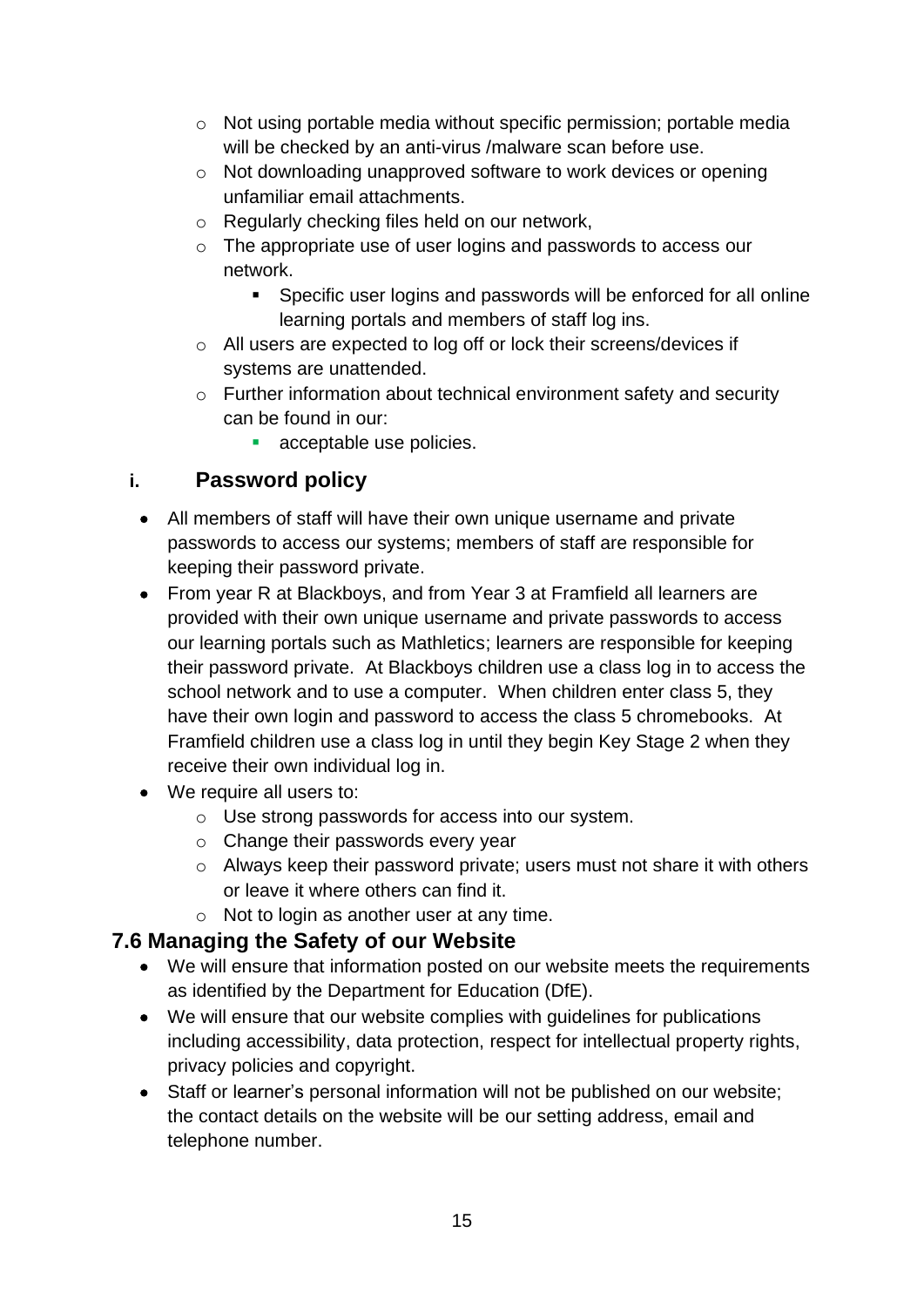- The administrator account for our website will be secured with an appropriately strong password.
- We will post appropriate information about safeguarding, including online safety, on our website for members of the community.

# **7.7 Publishing Images and Videos Online**

We will ensure that all images and videos shared online are used in accordance with the associated polices, including (but not limited to) the: cameras and image use, data security, acceptable use policies, codes of conduct/behaviour, social media and use of personal devices and mobile phones.

# **7.8 Managing Email**

- Access to our email systems will always take place in accordance with data protection legislation and in line with other policies, including confidentiality, acceptable use policies and the code of conduct/behaviour policy.
	- o The forwarding of any chain messages/emails is not permitted.
	- o Spam or junk mail will be blocked and reported to the email provider.
	- o Any electronic communication which contains sensitive or personal information will only be sent using secure and encrypted email.
	- o Setting email addresses and other official contact details will not be used for setting up personal social media accounts.
- Members of the community will immediately inform their Federation Headteacher if they receive offensive communication, and this will be recorded in our safeguarding files/records.
- Excessive social email use can interfere with teaching and learning and will be restricted; access to external personal email accounts may be blocked on site.
- We will have a dedicated email for reporting wellbeing and pastoral issues. This inbox will be managed by designated and trained staff. [dsl@blackboys.e](mailto:dsl@blackboys.e-sussex.sch.uk)[sussex.sch.uk](mailto:dsl@blackboys.e-sussex.sch.uk) and [dsl@framfieldcep.e-sussex.sch.uk](mailto:dsl@framfieldcep.e-sussex.sch.uk)

# **7.8.1 Staff email**

- The use of personal email addresses by staff for any official setting business is not permitted.
	- o All members of staff are provided with an email address to use for all official communication.
- Members of staff are encouraged to have an appropriate work life balance when responding to email, especially if communication is taking place between staff, learners and parents.

### **7.8.2 Learner email**

- Learners will use provided email accounts for educational purposes. These will be class email addresses and only used and accessed under supervision.
- Learners will sign an acceptable use policy and will receive education regarding safe and appropriate email etiquette before access is permitted.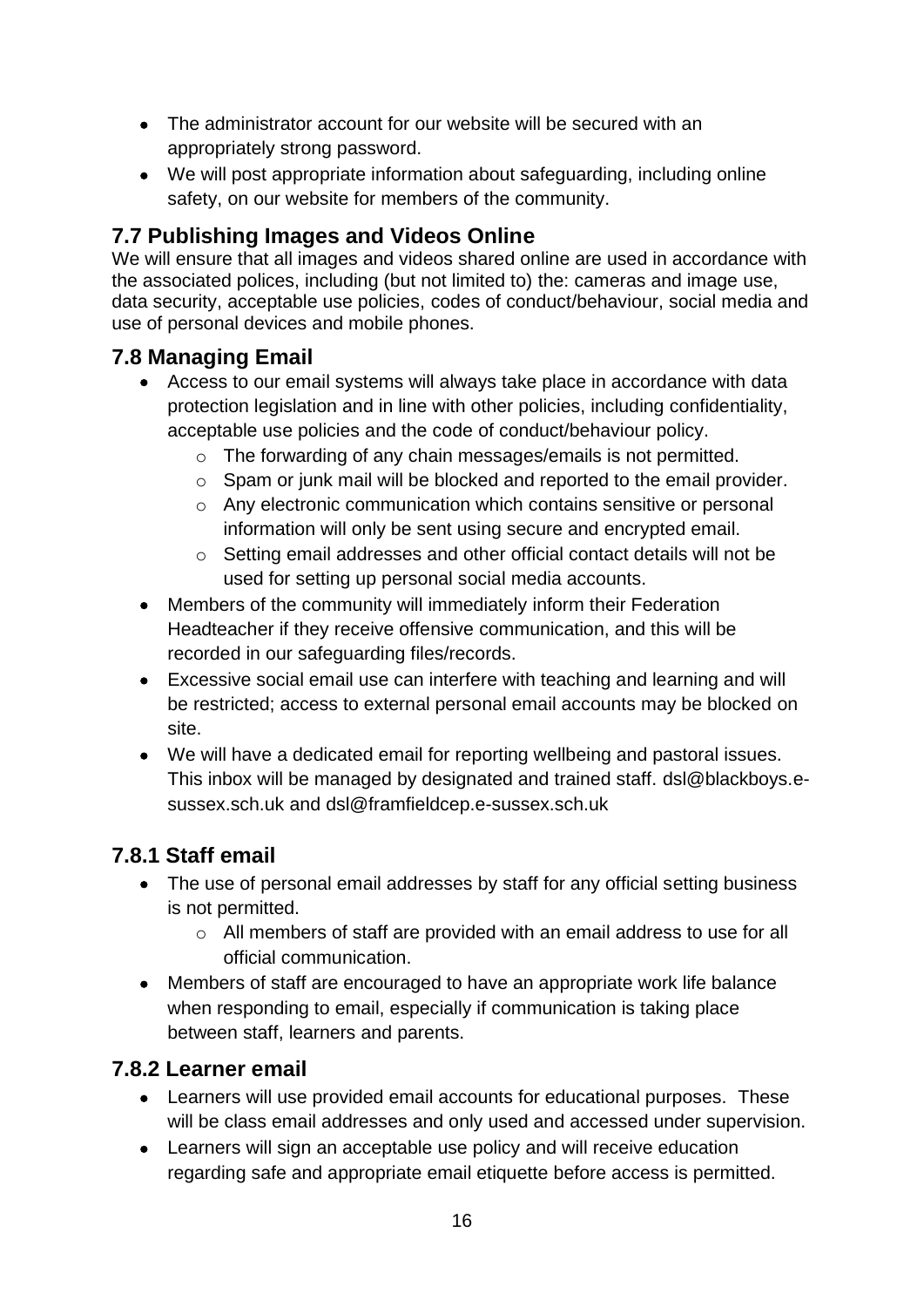• Whole-class or group email addresses may be used for communication outside of the setting.

### **7.9 Live Stream Lessons for Remote Learning**

- Live stream is a somewhat broad term and, in some cases, can refer to a platform where the teacher and the children are all linked into a video call/conference and see one another. In other cases, it may refer to a live broadcast, where only the teacher, or whoever is providing the content, is visible and the children are viewing the content, without being seen themselves. In the latter example, although not linked into the broadcast with their images, the children may be able to interact through a live chat function.
- When planning the use of live stream platforms within remote learning our school will:
	- o Consider whether the technology is available to children/families and make alternative arrangements for provision where necessary.
	- o Ensure that staff are trained to use the technology.
	- o Ensure that children's behaviour/interactions are managed in line with the expectations of the school behaviour policy.
	- o Risk assess the platform being used and consider whether there are functions, such as live chat, pupil's use of video camera, or the recording of the session, which need to be disabled or which require further measures to support their appropriate use.

The above points are relevant to live stream in its broadest sense. What follows next is more relevant, but not exclusively, to the use of platforms allowing two-way video interaction between all users.

- Two members of staff will be 'within the room' when conducting a live stream session with pupils. If the session is being run from school and both adults are there, then they can be physically within the same room. If one or both adults are working remotely then this means that two adults will need to be present within the video call, and they should both be there before the pupils dial in.
- The second member of staff is there to provide a safeguard for both the pupils and the teacher, so does not need to be a curriculum specialist.
- The second member of staff could act additionally as technical/behaviour support, in terms of monitoring pupils' interactions and ensuring they are not using chat or recording features if these cannot be disabled.
- Sessions will be planned and scheduled for during school hours.
- Parents will be contacted to advise that the session is taking place and they and the child should consent to abide to an acceptable use agreement covering issues such as not recording the session, not using the live chat feature, being appropriately dressed etc.
- Staff will use school devices and school contact numbers/emails for communications and running the session.
- Only live streaming platforms approved by the Leadership will be used.
- Staff will dress professionally and choose a neutral background for their video stream.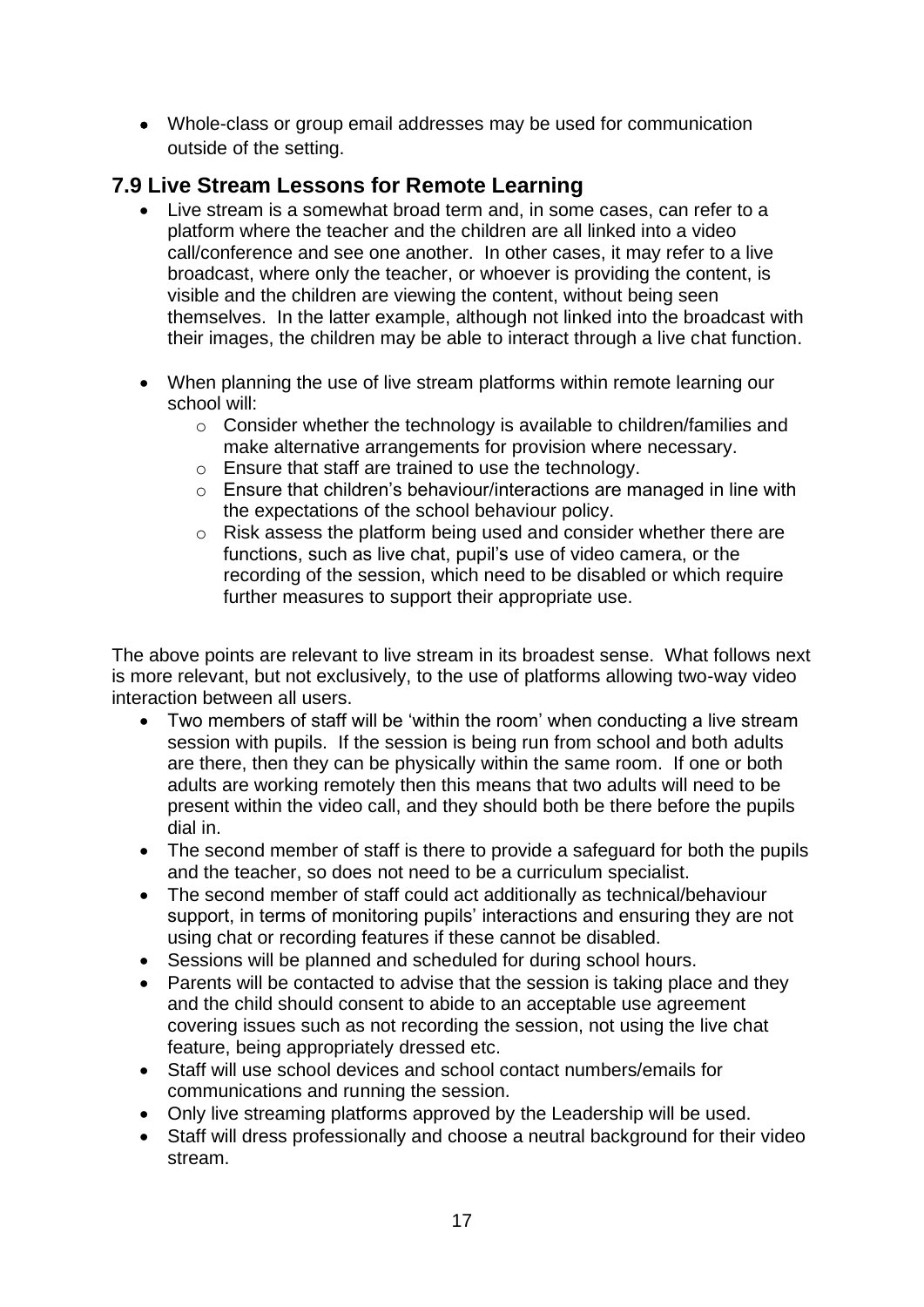- Pupils should be dressed appropriately e.g. clothes they might wear for a nonuniform day, not pyjamas.
- Pupils should live stream from a suitable location within their household, not bedrooms.
- Staff behaviour and language will be entirely in line with the staff code of conduct.
- All other school policies/practices should be followed, notably the safeguarding and child protection policy so should there be any welfare concerns about the child these should be brought to the attention of the DSL without delay.

#### **Live Stream from other providers**

- When directing learners to any content from other providers, its suitability and appropriateness will be checked.
- Where that content may be live streamed, the safeguarding aspect of how that content is being delivered will be considered e.g. how children are able to interact, how is content and interactions being monitored/moderated etc?
- For one off live stream events, the content will be monitored by a member of staff along with the interactions/behaviour of the learners taking part.
- When/if multiple sessions are being run at various times during the school day, school leaders will check that they are satisfied with the safeguarding policy of the provider(s) and, then, monitor some sessions to check they are in accordance with the policy.

#### **Using video calls for 1:1 sessions with children**

- The Federation may consider using 1:1 video call sessions to support interventions with children such as mental health support or counselling.
- These sessions will only be provided where they have been risk assessed and approved by the Leadership Team and parental consent given.
- Where the communication with an individual child does not require the confidentiality of a counselling session, there will be two adults involved; this will provide a safeguard for the adults and the children.
- These two adults will either be physically in the same room, with the second member of staff being referenced to the child so that they are aware, or, where staff are working remotely, they will both be within the virtual room of the meeting.
- In either case both adults will be present before the child is admitted to the online session.

### **7.10 Management of Learning Platforms applicable to Framfield School**

- Framfield School uses Google Classroom as its official learning platform.
- Leaders and staff will regularly monitor the usage of the Learning Platform (LP), including message/communication tools and publishing facilities.
- Only current members of staff, learners and parents will have access to the Framfield LP.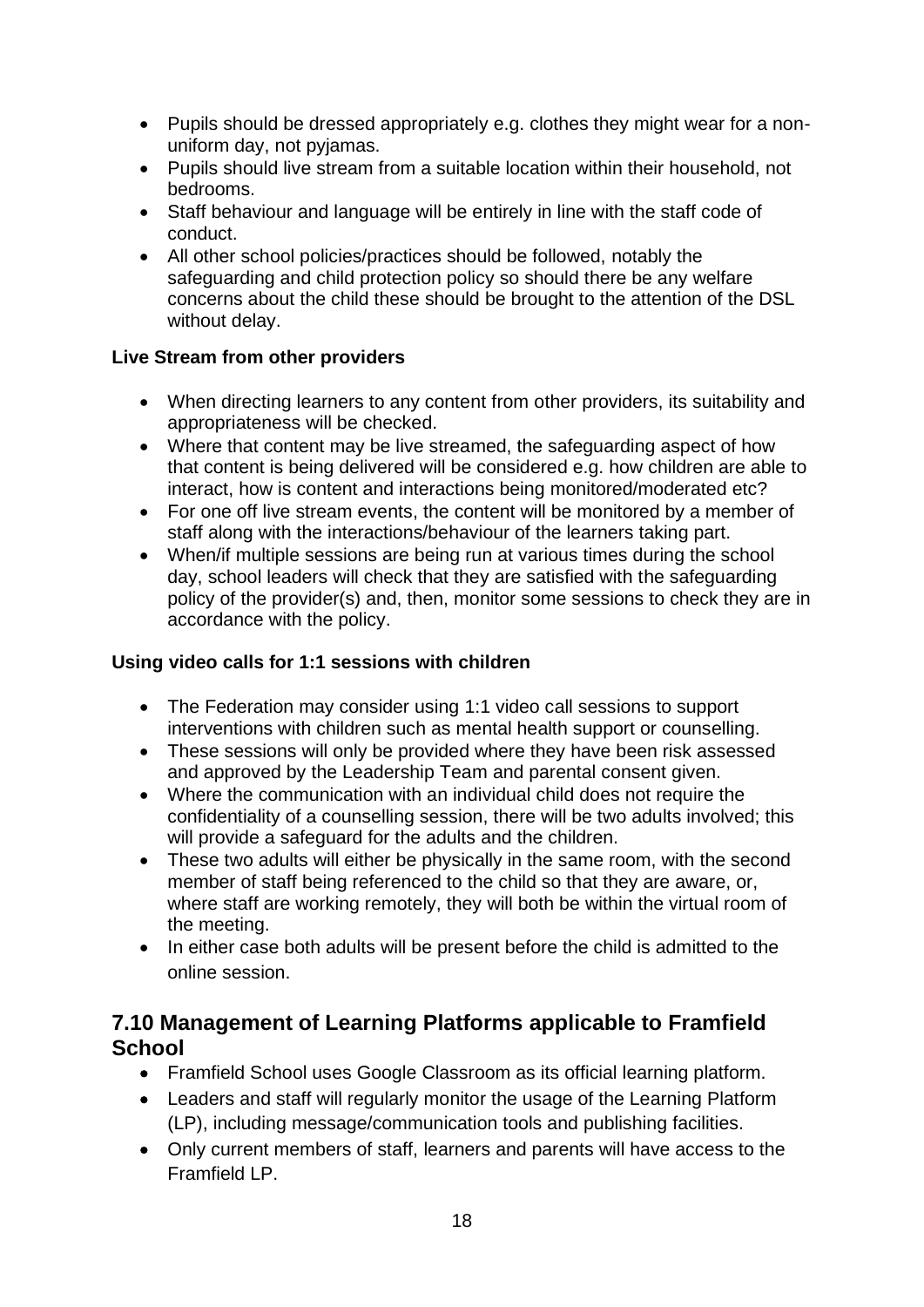- When staff and/or learners leave the setting, their account will be disabled or transferred to their new establishment.
- Learners and staff will be advised about acceptable conduct and use when using the LP.
- All users will be mindful of copyright and will only upload appropriate content onto the LP.
- Any concerns about content on the LP will be recorded and dealt with in the following ways:
	- o The user will be asked to remove any material deemed to be inappropriate or offensive.
	- $\circ$  If the user does not comply, the material will be removed by the site administrator.
	- o Access to the LP for the user may be suspended.
	- $\circ$  The user will need to discuss the issues with a member of leadership before reinstatement.
	- o A learner's parents/carers may be informed.
	- $\circ$  If the content is illegal, we will respond in line with existing child protection procedures.
- Learners may require editorial approval from a member of staff. This may be given to the learner to fulfil a specific aim and may have a limited time frame.
- A visitor may be invited onto the LP by a member of the leadership; in this instance, there may be an agreed focus or a limited time slot.

# **7.11 Management of Applications (apps) used to Record Children's Progress**

- We use Mathletics, TT Rockstars and (at Framfield Spelling Shed and Lexia and at Blackboys Purple Mash) to track learners progress and/or share appropriate information with parents and carers.
- The Federation Headteachers are ultimately responsible for the security of any data or images held of children. As such, they will ensure that the use of tracking systems is appropriately risk assessed prior to use, and that they are used in accordance with data protection legislation, including the General Data Protection Regulations (GDPR) and Data Protection legislation.
- To safeguard learner's data:
	- o Only learner issued devices will be used for apps that record and store learners' personal details, attainment or photographs.
	- o Personal staff mobile phones or devices will not be used to access or upload content to any apps which record and store learners' personal details, attainment or images.
	- o Devices will be appropriately encrypted if taken off site, to reduce the risk of a data security breach, in the event of loss or theft.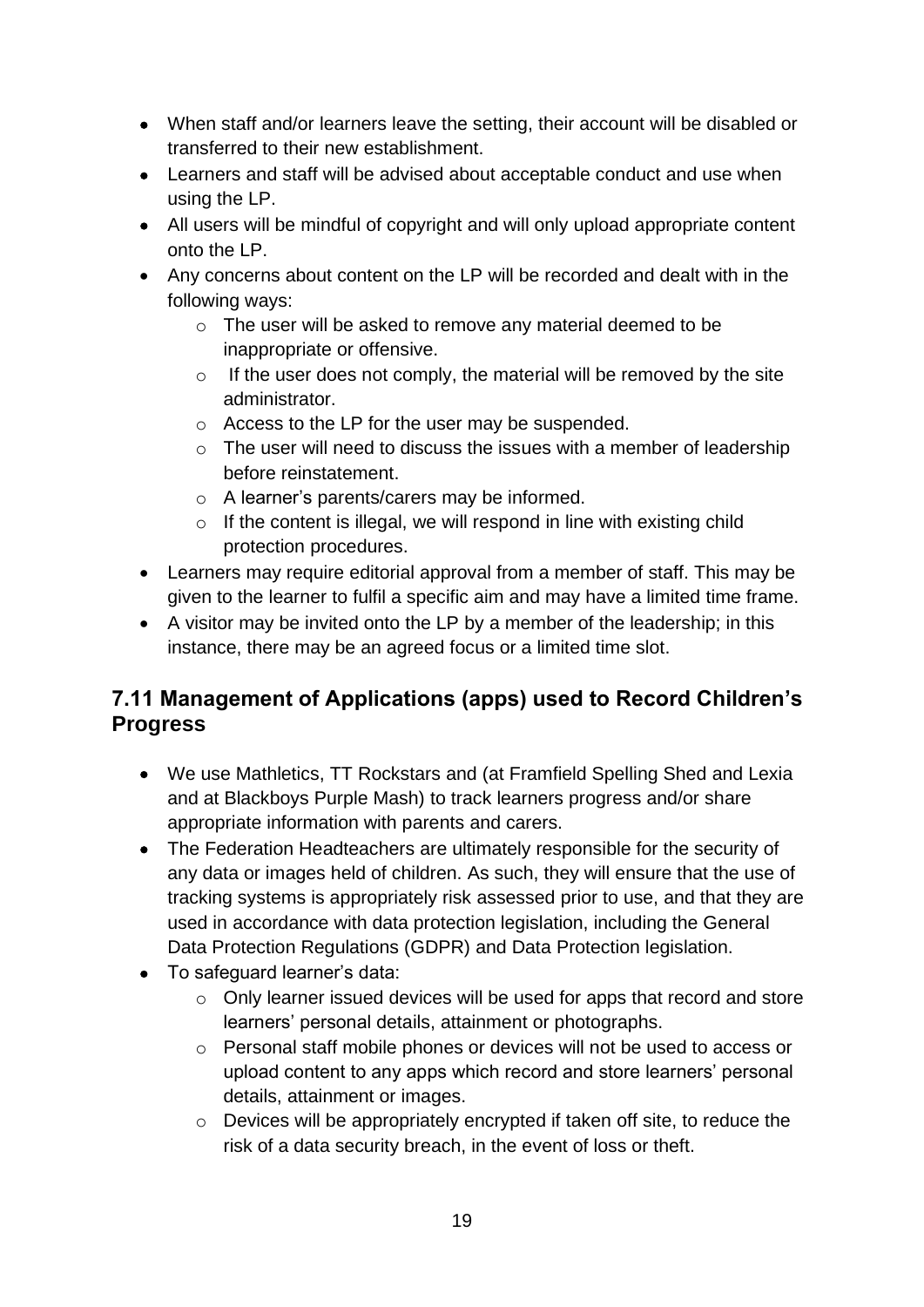- o All users will be advised regarding safety measures, such as using strong passwords and logging out of systems.
- o Parents and carers will be informed of the expectations regarding safe and appropriate use, prior to being given access; for example, not sharing passwords or images.

# **8. Social Media**

# **8.1 Expectations**

- The expectations' regarding safe and responsible use of social media applies to all members of the Federation's community.
- The term social media may include (but is not limited to): blogs; wikis; social networking sites; forums; bulletin boards; online gaming; apps; video/photo sharing sites; chatrooms and instant messenger.
- All members of the Federation's community are expected to engage in social media in a positive, safe and responsible manner.
	- o All members of the Federation's community are advised not to publish specific and detailed private thoughts, concerns, pictures or messages on any social media services, especially content that may be considered threatening, hurtful or defamatory to others.
- We will control learner and staff access to social media whilst using setting provided devices and systems on site. The schools' filter system does not allow social media access.
	- o The use of social media during setting hours for personal use is not permitted.
		- Where a messaging system such as WhatsApp is needed for emergency purposes, colleagues will have express permission from their schools' Headteacher.
	- o Inappropriate or excessive use of social media during setting hours or whilst using setting devices may result in disciplinary or legal action and/or removal of internet facilities.
- Concerns regarding the online conduct of any member of the Federation's community on social media, should be reported to the DSL (or deputy) and will be managed in accordance with our anti-bullying, allegations against staff, behaviour and child protection policies.

# **8.2 Staff Personal Use of Social Media**

- The safe and responsible use of social networking, social media and personal publishing sites will be discussed with all members of staff as part of staff induction and will be revisited and communicated via regular staff training opportunities.
- Safe and professional behaviour will be outlined for all members of staff (including volunteers) as part of our code of conduct/behaviour policy as part of acceptable use policy.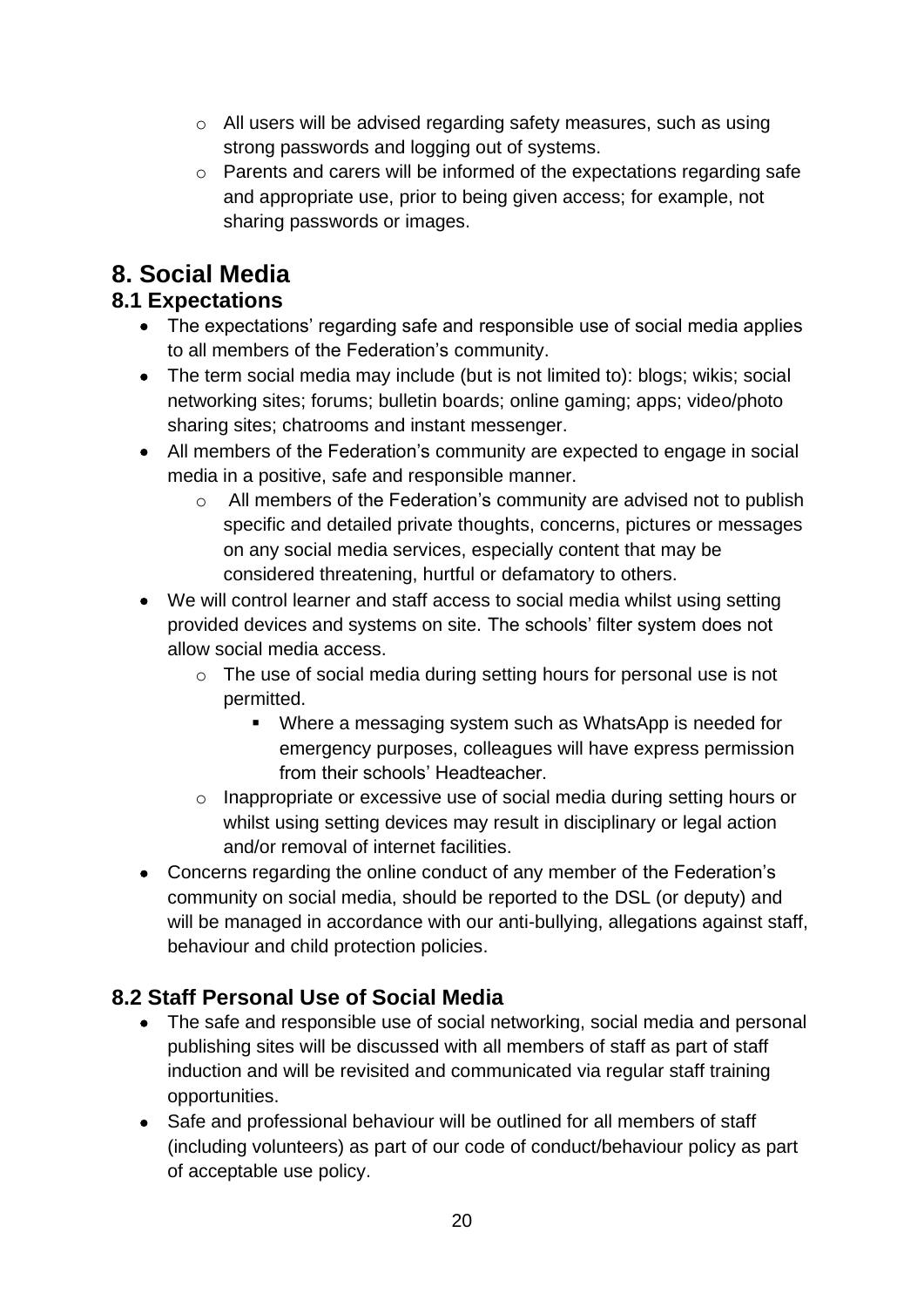#### *Reputation*

- All members of staff are advised that their online conduct on social media can have an impact on their role and reputation within the setting.
	- o Civil, legal or disciplinary action may be taken if staff are found to bring the profession or institution into disrepute, or if something is felt to have undermined confidence in their professional abilities.
- All members of staff are advised to safeguard themselves and their privacy when using social media sites. Advice will be provided to staff via staff training and by sharing appropriate guidance and resources on a regular basis. This will include (but is not limited to):
	- o Setting the privacy levels of their personal sites.
	- o Being aware of location sharing services.
	- o Opting out of public listings on social networking sites.
	- o Logging out of accounts after use.
	- o Keeping passwords safe and confidential.
	- o Ensuring staff do not represent their personal views as that of the setting.
- Members of staff are encouraged not to identify themselves as employees of the Federation on their personal social networking accounts; this is to prevent information on these sites from being linked with the setting, and to safeguard the privacy of staff members.
- All members of staff are encouraged to carefully consider the information, including text and images, they share and post online and to ensure that their social media use is compatible with their professional role and is in accordance our policies and the wider professional and legal framework.
- Information and content that staff members have access to as part of their employment, including photos and personal information about learners and their family members or colleagues will not be shared or discussed on social media sites.
- Members of staff will notify the Leadership Team immediately if they consider that any content shared on social media sites conflicts with their role.

#### *Communicating with learners and parents and carers*

- All members of staff are advised not to communicate with or add as 'friends' any current or past learners or their family members via any personal social media sites, applications or profiles.
	- $\circ$  Any pre-existing relationships or exceptions that may compromise this, will be discussed with DSL (or deputies) and/or their Federation Headteacher.
	- o If ongoing contact with learners is required once they have left the setting, members of staff will be expected to use existing alumni networks or use official setting provided communication tools.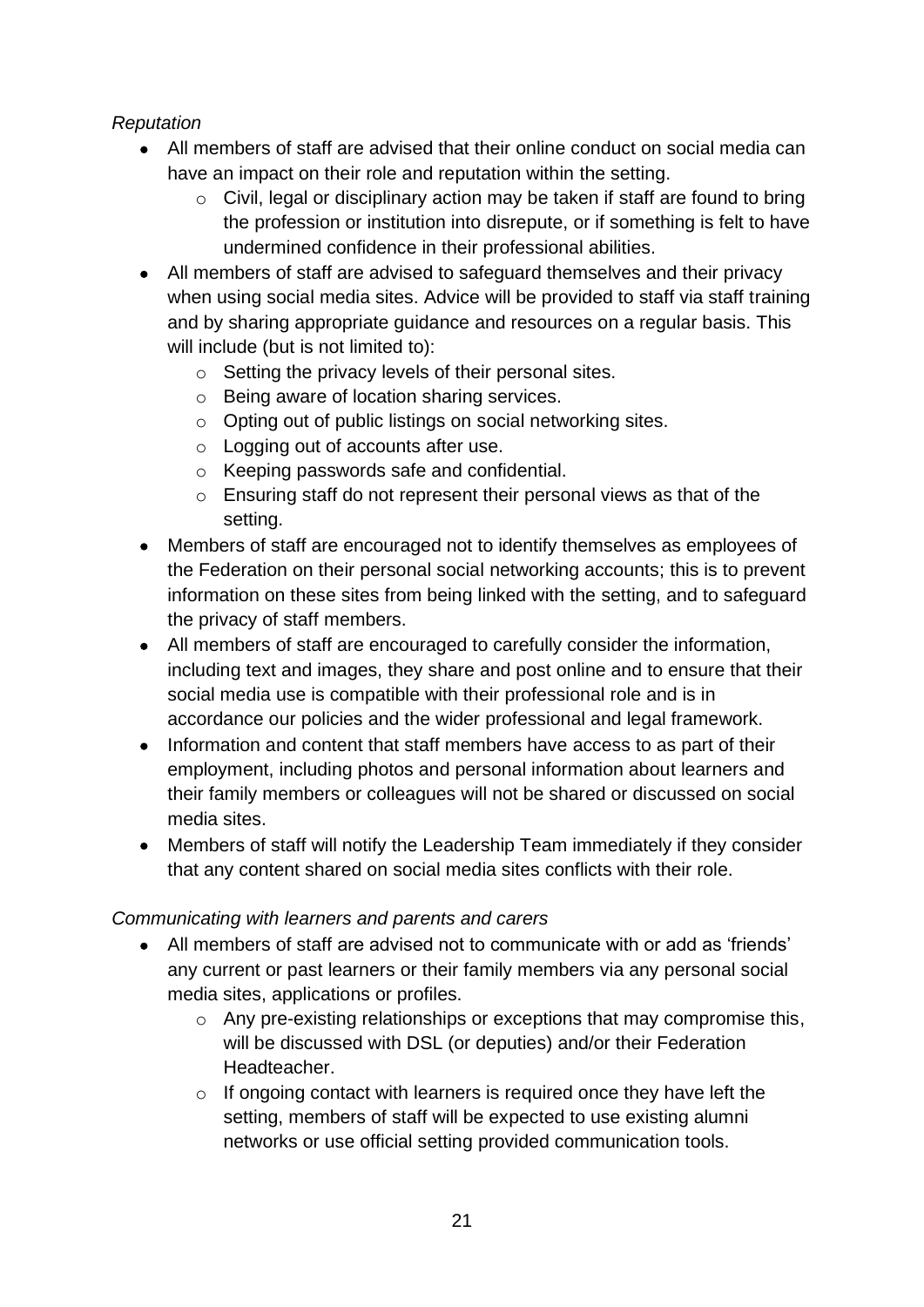- Staff will not use personal social media accounts to contact learners or parents, nor should any contact be accepted, except in circumstance whereby prior approval has been given by the headteacher/manager.
- Any communication from learners and parents received on personal social media accounts will be reported to the DSL (or deputies).

# **8.3 Learners' Personal Use of Social Media**

- Safe and appropriate use of social media will be taught to learners as part of an embedded and progressive education approach, via age appropriate sites and resources.
- We are aware that many popular social media sites state that they are not for children under the age of 13, therefore we will not create accounts specifically for learners under this age.
- Any concerns regarding learners use of social media will be dealt with in accordance with existing policies, including anti-bullying, behaviour and Acceptable Use Policies.
	- o Concerns will be shared with parents/carers as appropriate, particularly when concerning underage use of social media sites, games or tools and the sharing of inappropriate images or messages that may be considered threatening, hurtful or defamatory to others.
- Learners will be advised:
	- $\circ$  To consider the benefits and risks of sharing personal details on social media sites which could identify them and/or their location.
	- $\circ$  To only approve and invite known friends on social media sites and to deny access to others by making profiles private.
	- o Not to meet any online friends without a parent/carer or other responsible adult's permission and only when a trusted adult is present.
	- o To use safe passwords.
	- o To use social media sites which are appropriate for their age and abilities.
	- o How to block and report unwanted communications.
	- o How to report concerns both within the setting and externally.
	- $\circ$  To remove a social media conversation thread if they are the administrator of such a thread that may have been used in an inappropriate way such as with threatening, hurtful or defamatory content.

# **8.4 Official Use of Social Media**

- The Federation schools' official social media channels are:
	- o Twitter. Blackboys School also uses Instagram for occasional work examples and YouTube for briefings and public performance.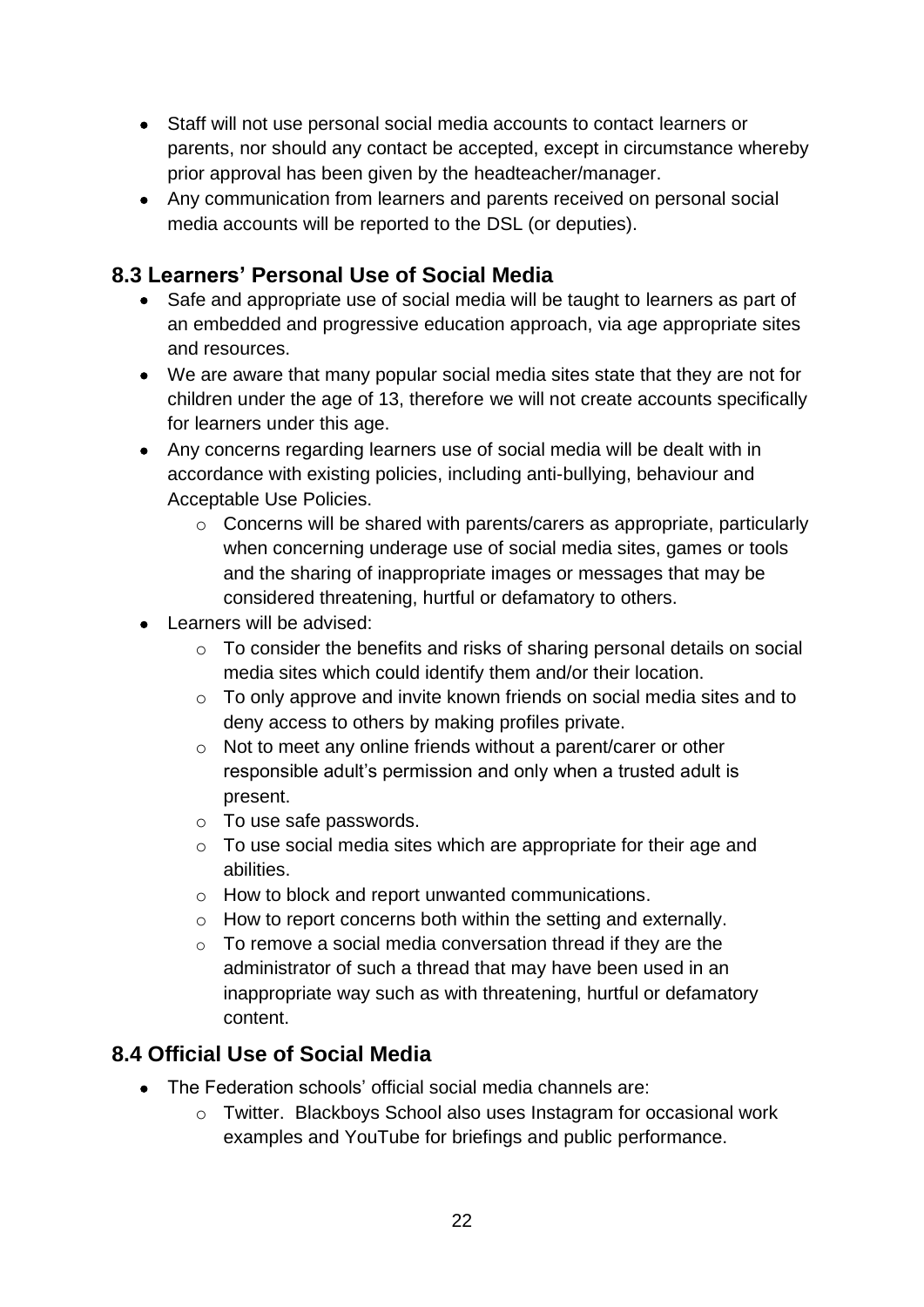- The official use of social media sites only takes place with clear educational or community engagement objectives, with specific intended outcomes.
	- o The official use of social media as a communication tool has been formally risk assessed and approved by the Federation's Headteachers.
	- o Leadership staff have access to account information and login details for our social media channels, in case of emergency, such as staff absence.
- Official social media channels have been set up as distinct and dedicated social media sites or accounts for educational or engagement purposes only.
	- o Staff use setting provided email addresses to register for and manage any official social media channels.
	- o Official social media sites are suitably protected and, where possible, linked to our websites.
	- o Public communications on behalf of the setting will, where appropriate and possible, be read and agreed by at least one other colleague.
- Official social media use will be conducted in line with existing policies, including anti-bullying, image/camera use, data protection, confidentiality and child protection.
	- o All communication on official social media platforms will be clear, transparent and open to scrutiny.
- Parents/carers and learners will be informed of any official social media use, along with expectations for safe use and action taken to safeguard the community.
	- o Only social media tools which have been risk assessed and approved as suitable for educational purposes will be used.
- Parents and carers will be informed of any official social media use with learners; written parental consent will be obtained, as required.
- We will ensure that any official social media use does not exclude members of the community who are unable or unwilling to use social media channels.

*Staff expectations*

- Members of staff who follow and/or like our official social media channels will be advised to use dedicated professionals accounts, where possible, to avoid blurring professional boundaries.
- If members of staff are participating in online social media activity as part of their capacity as an employee of the Federation, they will:
	- o Sign our social media acceptable use policy.
	- o Always be professional and aware they are an ambassador for the setting.
	- o Disclose their official role and/or position but make it clear that they do not necessarily speak on behalf of the setting.
	- o Always be responsible, credible, fair and honest, and consider how the information being published could be perceived or shared.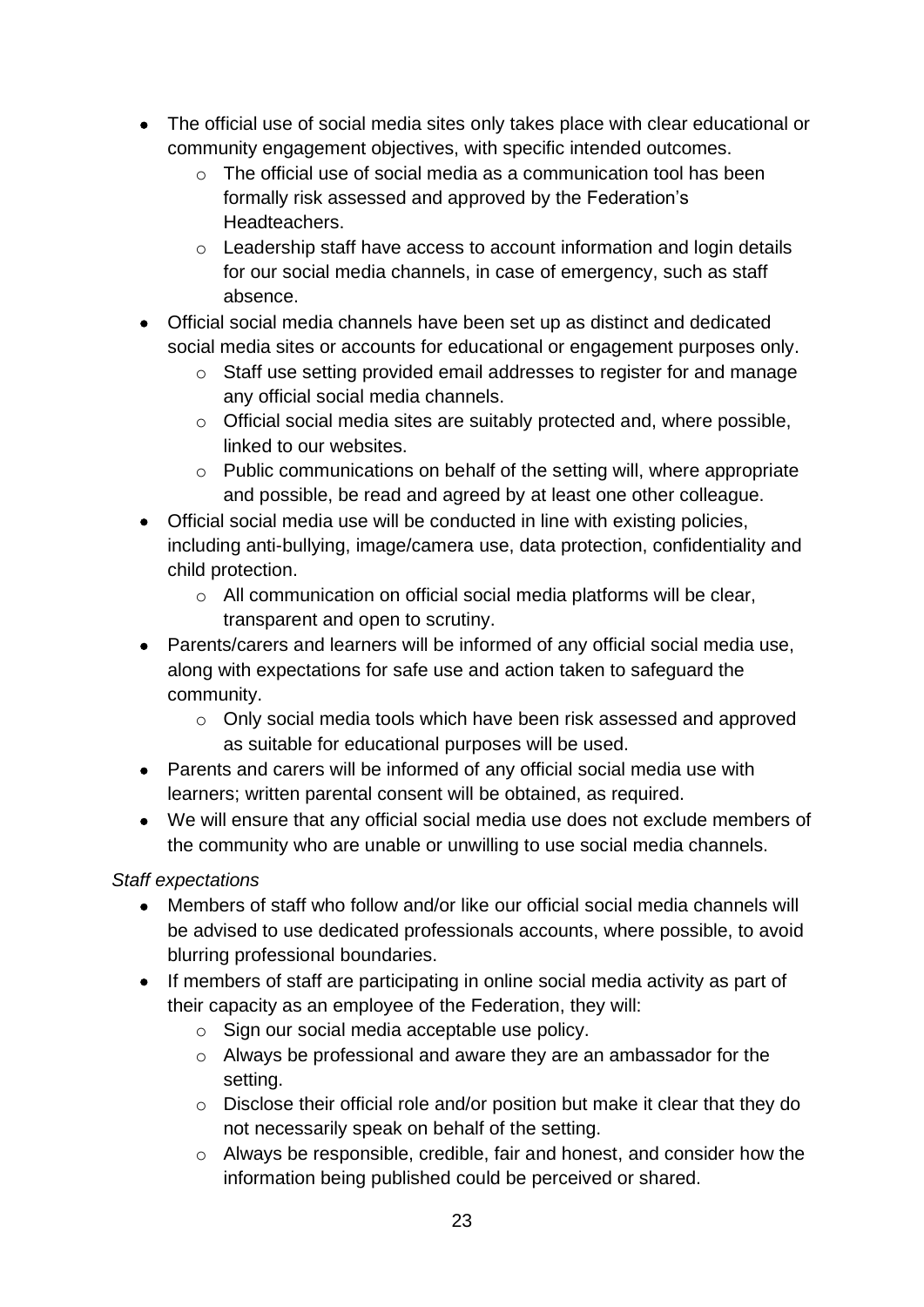- o Always act within the legal frameworks they would adhere to within the workplace including libel, defamation, confidentiality, copyright, data protection and equalities laws.
- o Ensure that they have appropriate consent before sharing images on the official social media channel.
- o Not disclose information, make commitments or engage in activities on behalf of the setting, unless they are authorised to do so.
- o Not engage with any direct or private messaging with current, or past, learners, parents and carers.
- o Inform their Federation Headteacher, the DSL (or deputies) of any concerns, such as criticism, inappropriate content or contact from learners.

# **9. Use of Personal Devices and Mobile Phones**

• The Federation recognises that personal communication through mobile technologies is an accepted part of everyday life for pupils, staff and parents/carers, but technologies need to be used safely and appropriately within the Federation's schools.

# **a. Expectations**

- All use of personal devices (including but not limited to; tablets, games consoles and 'smart' watches) and mobile phones will take place in accordance with the law and other appropriate policies, such as Anti-bullying, Behaviour, Child Protection and Staff Code of Conduct.
- Electronic devices of any kind that are brought onto site are the responsibility of the user.
	- o All members of the Federation community are advised to take steps to protect their mobile phones or devices from loss, theft or damage; we accept no responsibility for the loss, theft or damage of such items on our premises.
	- o All members of The Federation community are advised to use passwords/pin numbers to ensure that unauthorised calls or actions cannot be made on their phones or devices; passwords and pin numbers should be kept confidential and mobile phones and personal devices should not be shared.
- Mobile phones and personal devices are not permitted to be used in specific areas within the site such as changing rooms, toilets and swimming pools.
- The sending of abusive or inappropriate messages or content via mobile phones or personal devices is forbidden by any member of the community; any breaches will be dealt with as part of our behaviour policy.
- All members of the Federation's community are advised to ensure that their mobile phones and personal devices do not contain any content which may be offensive, derogatory or would otherwise contravene our behaviour or child protection policies.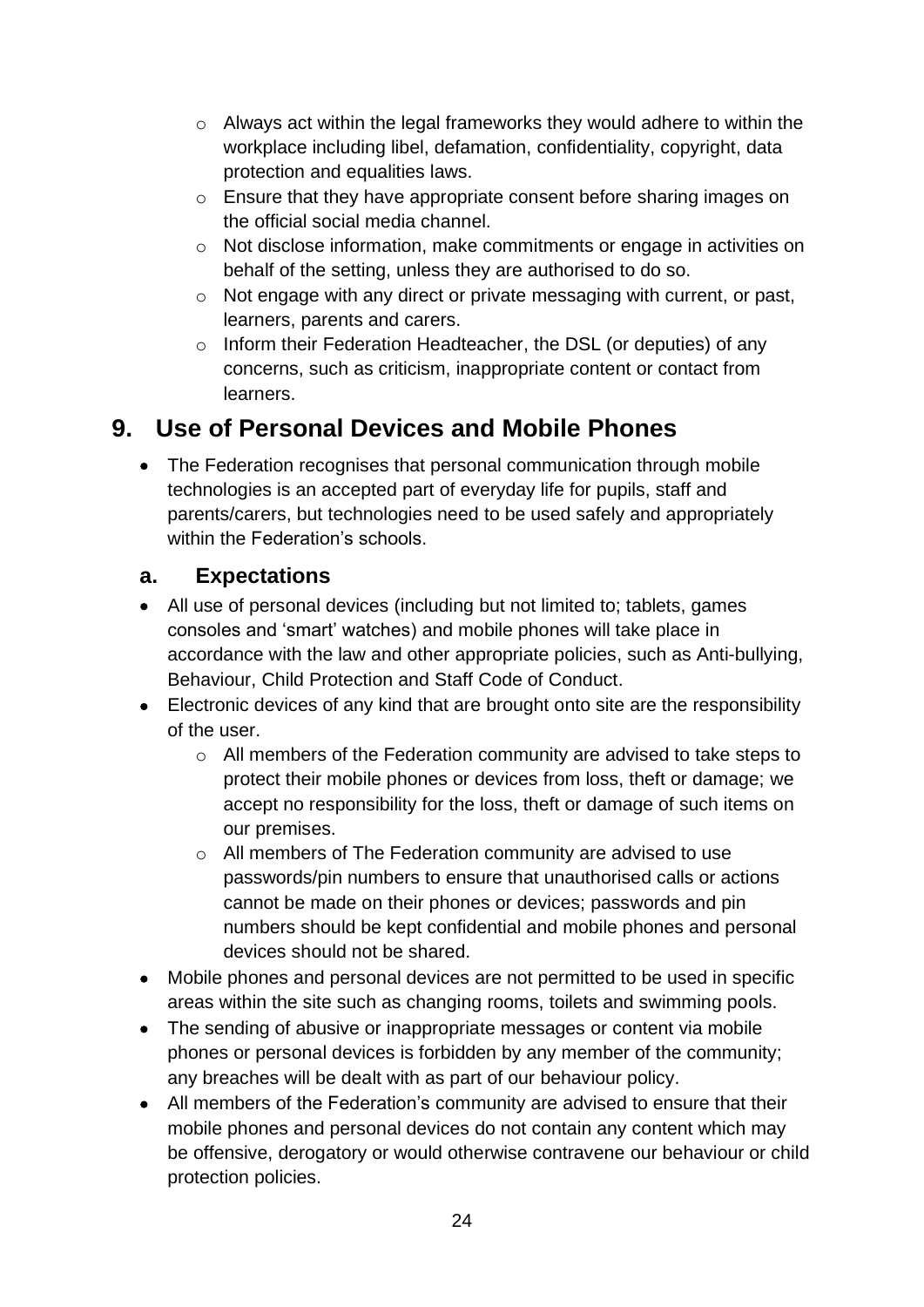# **b. Staff Use of Personal Devices and Mobile Phones**

- Members of staff will ensure that use of personal phones and devices takes place in accordance with the law, as well as, relevant policy and procedures, such as: confidentiality, child protection, data security and acceptable use.
- Staff will be advised to:
	- o Keep mobile phones and personal devices in a safe and secure place (such as classroom cupboards) during lesson time.
	- o Keep mobile phones and personal devices switched off or switched to 'silent' mode during lesson times.
	- o Ensure that Bluetooth or other forms of communication (such as 'airdrop') are hidden or disabled during lesson times.
	- o Not use personal devices during teaching periods, unless written permission has been given by the Federation Headteacher, such as in emergency circumstances.
	- o Ensure that any content bought onto site via mobile phones and personal devices are compatible with their professional role and expectations.
- Members of staff are not permitted to use their own personal phones or devices for contacting pupils or parents and carers.
	- o Any pre-existing relationships, which could undermine this, will be discussed with the DSL (or deputies) and their Federation Headteacher.
- Staff will not use personal devices:
	- o To take photos or videos of learners and will only use work-provided equipment for this purpose.
	- o Directly with learners and will only use work-provided equipment during lessons or educational activities.
- If a member of staff breaches our policy, action will be taken in line with our code of conduct/staff behaviour and allegations policy
	- $\circ$  If a member of staff is thought to have illegal content saved or stored on a mobile phone or personal device or have committed a criminal offence, the police will be contacted.

# **c. Learners' Use of Personal Devices and Mobile Phones**

- Learners will be educated regarding the safe and appropriate use of personal devices and mobile phones and will be made aware of boundaries and consequences.
- The Federation expects learners' personal devices and mobile phones to be left at home and not brought into a Federation school. In rare circumstances, pupils at Framfield may require a mobile phone (eg walking home from school) but they will be required to submit their phone to the school secretary on arrival at school and collect when leaving the premises.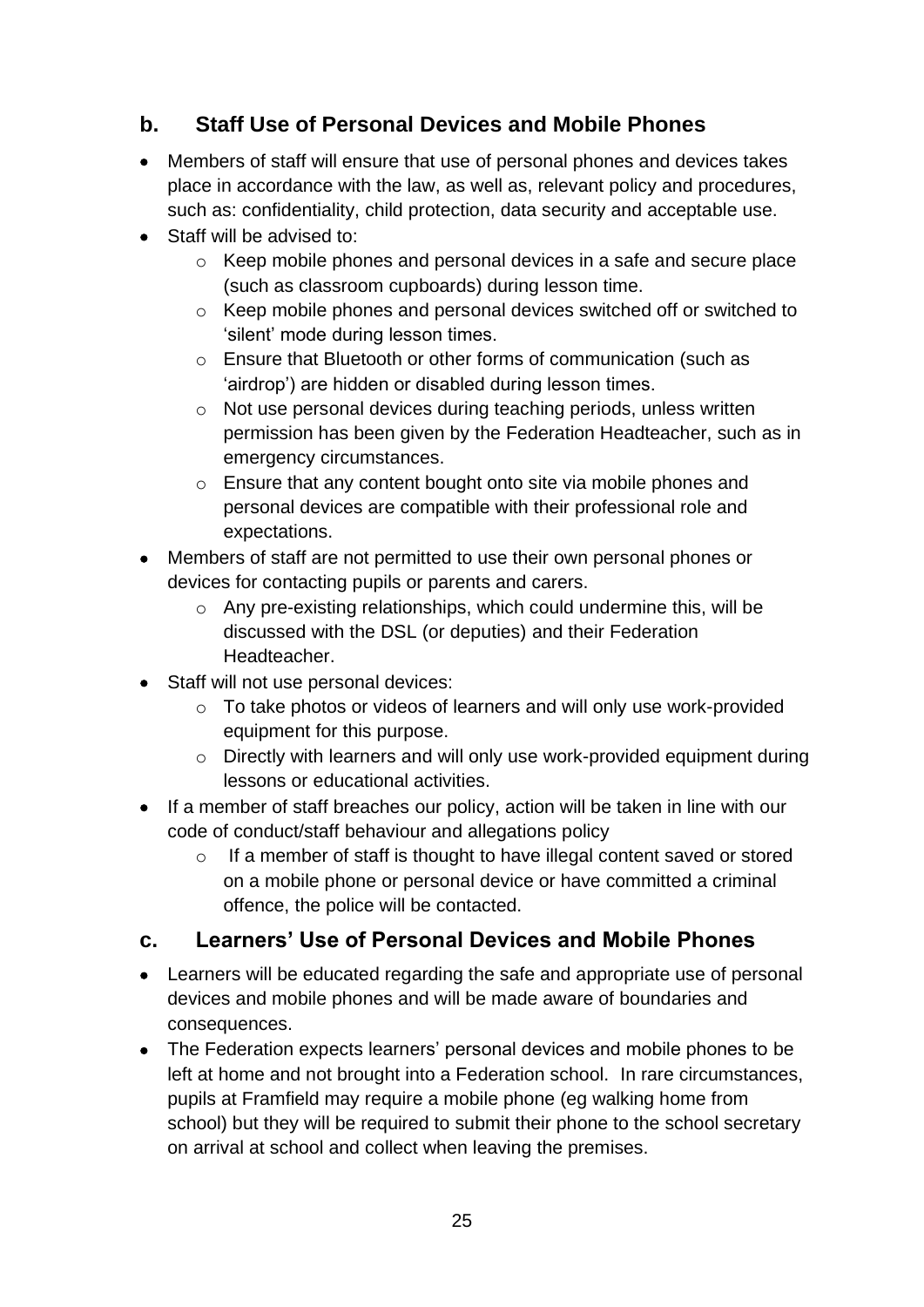- If a learner needs to contact his/her parents or carers they will be allowed to use a Federation school telephone, e.g. an office telephone.
	- o Parents are advised to contact their child via their Federation school's office.
- On end of term games day at Blackboys CEP School pupils in Years 5 and 6 are permitted to bring a device into their school for gaming purposes, but this is checked by members of staff to ensure the device is placed in "airplane mode".
- Use of 3G, 4G or 5G networks are not permitted in the Federation and learners must ensure that mobile data/data roaming is disabled.
- If a learner breaches the policy, the phone or device will be confiscated and will be held in a secure place.
	- o Staff may confiscate a learner's mobile phone or device if they believe it is being used to contravene our behaviour or bullying policy or could contain youth produced sexual imagery (sexting).
	- o Searches of mobile phone or personal devices will only be carried out in accordance with [www.gov.uk/government/publications/searching](http://www.gov.uk/government/publications/searching-screening-and-confiscation)[screening-and-confiscation\)](http://www.gov.uk/government/publications/searching-screening-and-confiscation)
	- o Learners mobile phones or devices may be searched by a member of the leadership team, with the consent of the learner or a parent/ carer. Content may be deleted or requested to be deleted, if it contravenes [www.gov.uk/government/publications/searching-screening-and](http://www.gov.uk/government/publications/searching-screening-and-confiscation)[confiscation\)](http://www.gov.uk/government/publications/searching-screening-and-confiscation)
	- o Mobile phones and devices that have been confiscated will be released to parents or carers at the end of the day.
	- o If there is suspicion that material on a learner's personal device or mobile phone may be illegal or may provide evidence relating to a criminal offence, the device will be handed over to the police for further investigation.

# **9.4 Visitors' Use of Personal Devices and Mobile Phones**

- Parents/carers and visitors (including volunteers and contractors) must use their mobile phones and personal devices in accordance with our acceptable use policy and other associated policies, such as: anti-bullying, behaviour, child protection and image use.
- We will ensure appropriate signage and information is displayed and provided to inform parents, carers and visitors of expectations of use.
- Members of staff are expected to challenge visitors if they have concerns and will always inform the DSL (or deputies) or their Federation Headteacher of any breaches our policy.

# **9.5 Officially provided mobile phones and devices**

• Members of staff will be issued with a work phone number and email address, where contact with learners or parents/ carers is required.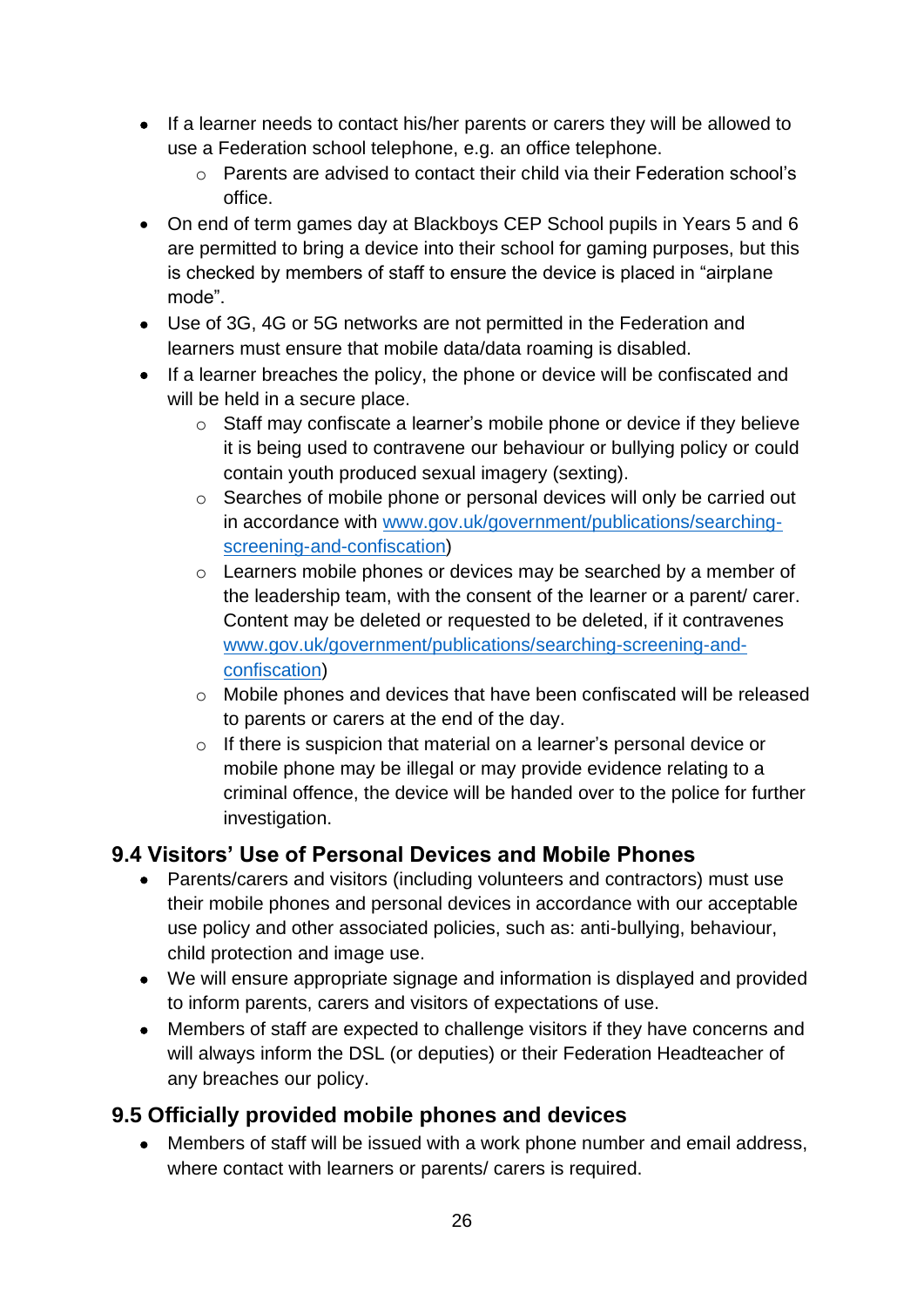- Federation school devices (ipads or chrome books) will be suitably protected via a passcode/password/pin and must only be accessed or used by members of staff.
- Federation school devices will always be used in accordance with the acceptable use policy and other relevant policies.

# **10. Responding to Online Safety Incidents and Concerns**

- All members of the community will be made aware of the reporting procedure for online safety concerns, including breaches of filtering, youth produced sexual imagery (sharing of nudes or semi-nudes/sexting), cyberbullying and illegal content.
- All members of the community must respect confidentiality and the need to follow the official procedures for reporting concerns.
	- o Learners, parents and staff will be informed of our complaints procedure and staff will be made aware of the whistleblowing procedure.
- We require staff, parents, carers and learners to work in partnership to resolve online safety issues.
- After any investigations are completed, we will debrief, identify lessons learnt and implement any policy or curriculum changes as required.
- Safeguarding concerns and incidents, at level 3 or 4 on the Continuum of Need, should be reported to Single Point of Advice in line with East Sussex Safeguarding and Child Protection model policy.
- If we are unsure how to proceed with an incident or concern, the DSL (or deputies) will seek advice from the Standards and Learning Effectiveness Service Safeguarding Team.
- Where there is suspicion that illegal activity has occurred contact the Sussex Police using 101, or 999 if there is immediate danger or risk of harm.
- If an incident or concern needs to be passed beyond our community (for example if other local settings are involved or the public may be at risk), the DSL or Federation Headteacher will contact Sussex Police first to ensure that potential investigations are not compromised.

### **10.1 Concerns about Learners' Welfare**

- The DSL (or deputies) will be informed of any online safety incidents involving safeguarding or child protection concerns.
	- o The DSL (or deputies) will record these issues in line with our child protection policy.
- The DSL (or deputies) will ensure that online safety concerns are escalated and reported to relevant agencies in line with the East Sussex Safeguarding Children Partnership thresholds and procedures.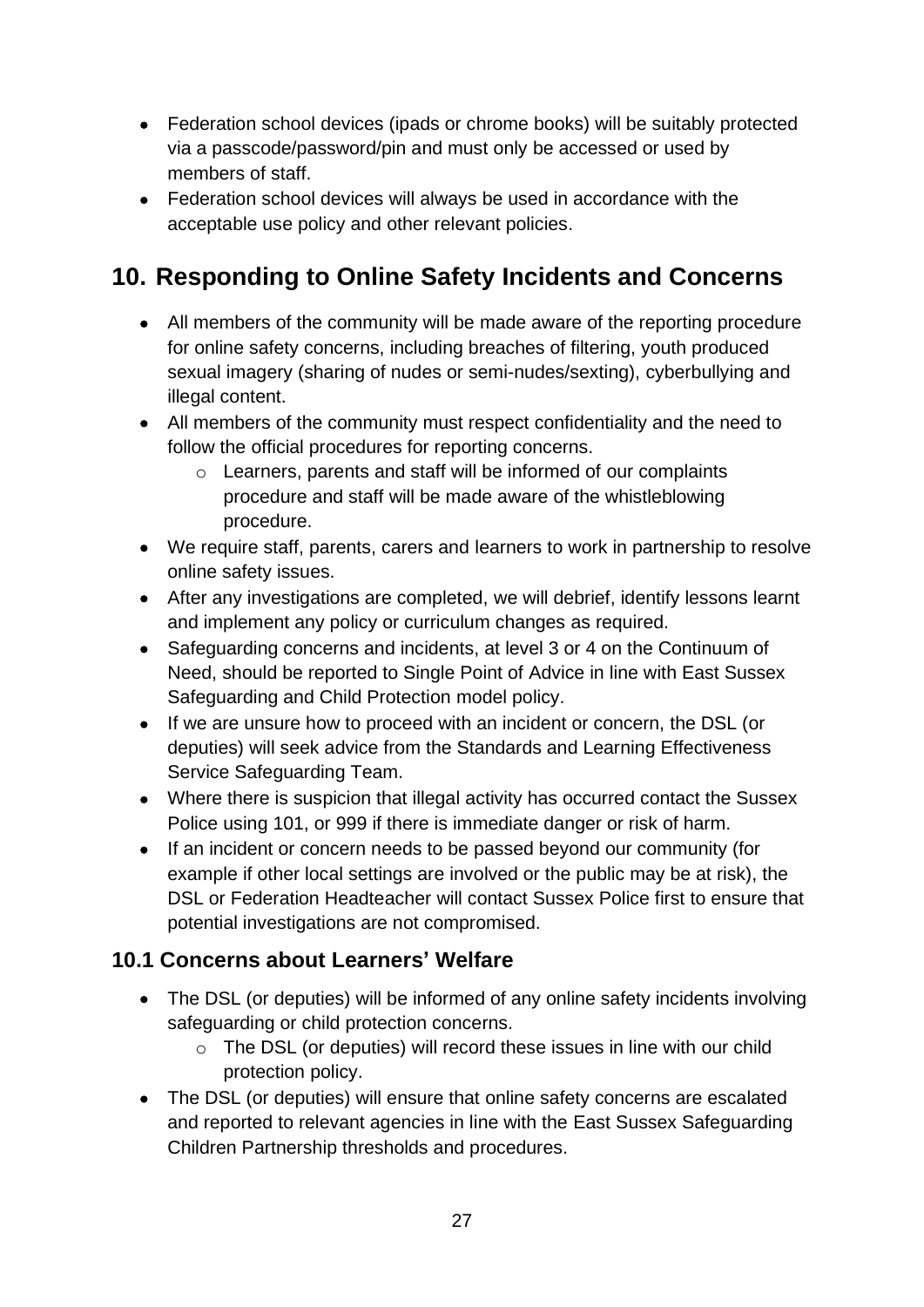• We will inform parents and carers of online safety incidents or concerns involving their child, as and when required.

# **10.2 Staff Misuse**

- Any complaint about staff misuse will be referred to a Federation Headteacher, in accordance with the allegations policy.
- For any allegations regarding a member of staff's online conduct a consultation will be sort with the LADO (Local Authority Designated Officer).
- Appropriate action will be taken in accordance with our staff behaviour policy/code of conduct.

# **11. Procedures for Responding to Specific Online Incidents or Concerns**

# **11.1 Online Sexual Violence and Sexual Harassment between Children**

- Our setting has accessed and understood sexual violence and sexual harassment between children in schools and colleges (2021) guidance and part 5 of Keeping Children Safe in Education September 2021.
- The Federation recognises that sexual violence and sexual harassment between children can take place online and our staff will maintain an attitude of 'it could happen here'. Examples may include; non-consensual sharing of nudes and semi-nudes images and videos, sharing of unwanted explicit content, upskirting, sexualised online bullying, online coercion and threats, unwanted sexual comments and messages on social media, and online sexual exploitation.
	- o Full details of how we will respond to concerns relating to sexual violence and sexual harassment between children can be found within our child protection and anti-bullying policy.
- The Federation recognises that internet brings the potential for the impact of any sexual violence and sexual harassment concerns to extend further than the local community, and for a victim or alleged perpetrator to become marginalised and excluded by online communities.
- The Federation also recognises the potential for repeat victimisation in the future if abusive content continues to exist somewhere online.
- The Federation will ensure that all members of the community are made aware of the potential social, psychological and criminal consequences of online sexual violence and sexual harassment between children by implementing a range of age and ability appropriate educational methods as part of our PSHE and RSE curriculum. (Jigsaw Scheme)
- We will ensure that all members of the community are aware of sources of support regarding online sexual violence and sexual harassment between children.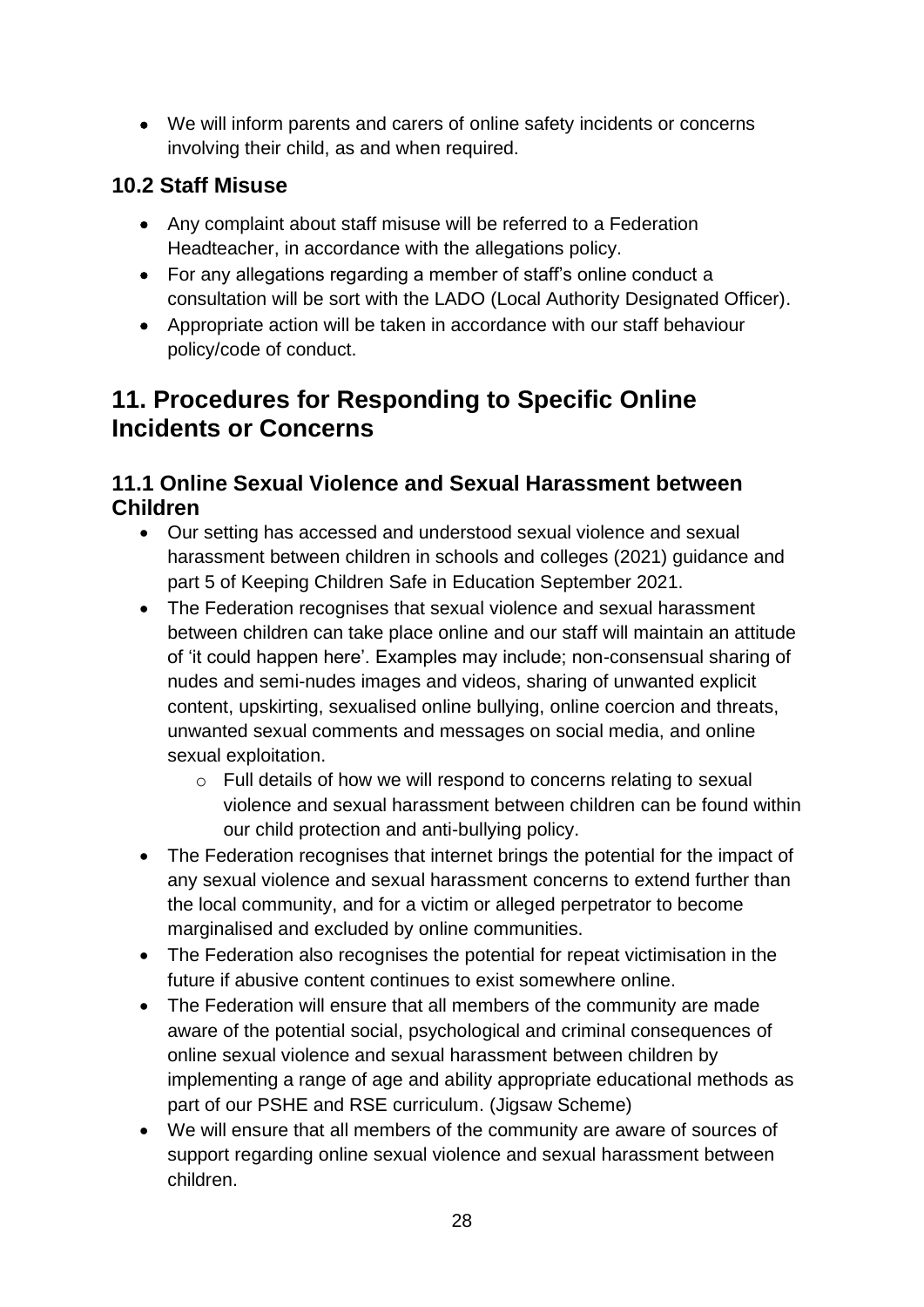- We will respond to concerns regarding online sexual violence and sexual harassment between children, regardless of whether the incident took place on our premises or using our equipment.
- If made aware of online sexual violence and sexual harassment, we will:
	- $\circ$  Immediately notify the DSL (or deputy) and act in accordance with our child protection and anti-bullying policies.
	- o If content is contained on learners electronic devices, they will be managed in accordance with the DfE ['searching screening and](https://www.gov.uk/government/publications/searching-screening-and-confiscation)  [confiscation'](https://www.gov.uk/government/publications/searching-screening-and-confiscation) advice.
	- o Provide the necessary safeguards and support for all learners involved, such as offering specific advice on blocking, reporting and removing online content, as well as providing appropriate counselling/pastoral support.
	- o Implement appropriate sanctions in accordance with our Relationships and Behaviour policy.
	- o Inform parents and carers, if appropriate, about the incident and how it is being managed.
	- o If appropriate, make a referral to partner agencies, such as Children's Social Care and/or the Police.
	- o If the concern involves children and young people at a different educational setting, work in partnership with other DSLs to ensure appropriate safeguarding action is taken in the wider local community.
		- If a criminal offence has been committed, the DSL (or deputy) will discuss this with Sussex Police first to ensure that investigations are not compromised.
	- o Review the handling of any incidents to ensure that best practice was implemented, and policies/procedures are appropriate.

# **11.2 Youth Produced Sexual Imagery ('Sharing nudes and semi nudes')**

- The Federation recognises youth produced sexual imagery (known as "sharing nudes and semi nudes") as a safeguarding issue; all concerns will be reported to and dealt with by the DSL (or deputy).
- We will follow the advice as set out in the non-statutory UK Council for Internet Safety (UKCIS), Sharing nudes and [semi-nudes:](https://www.gov.uk/government/publications/sharing-nudes-and-semi-nudes-advice-for-education-settings-working-with-children-and-young-people) advice for education settings working with [children](https://www.gov.uk/government/publications/sharing-nudes-and-semi-nudes-advice-for-education-settings-working-with-children-and-young-people) and young people,.
- The Federation will ensure that all members of the community are made aware of the potential social, psychological and criminal consequences of sharing nudes and semi nudes (or sexting) by implementing preventative approaches, via a range of age and ability appropriate educational methods. (NSPCC resources)
- We will ensure that all members of the community are aware of sources of support regarding youth produced sexual imagery.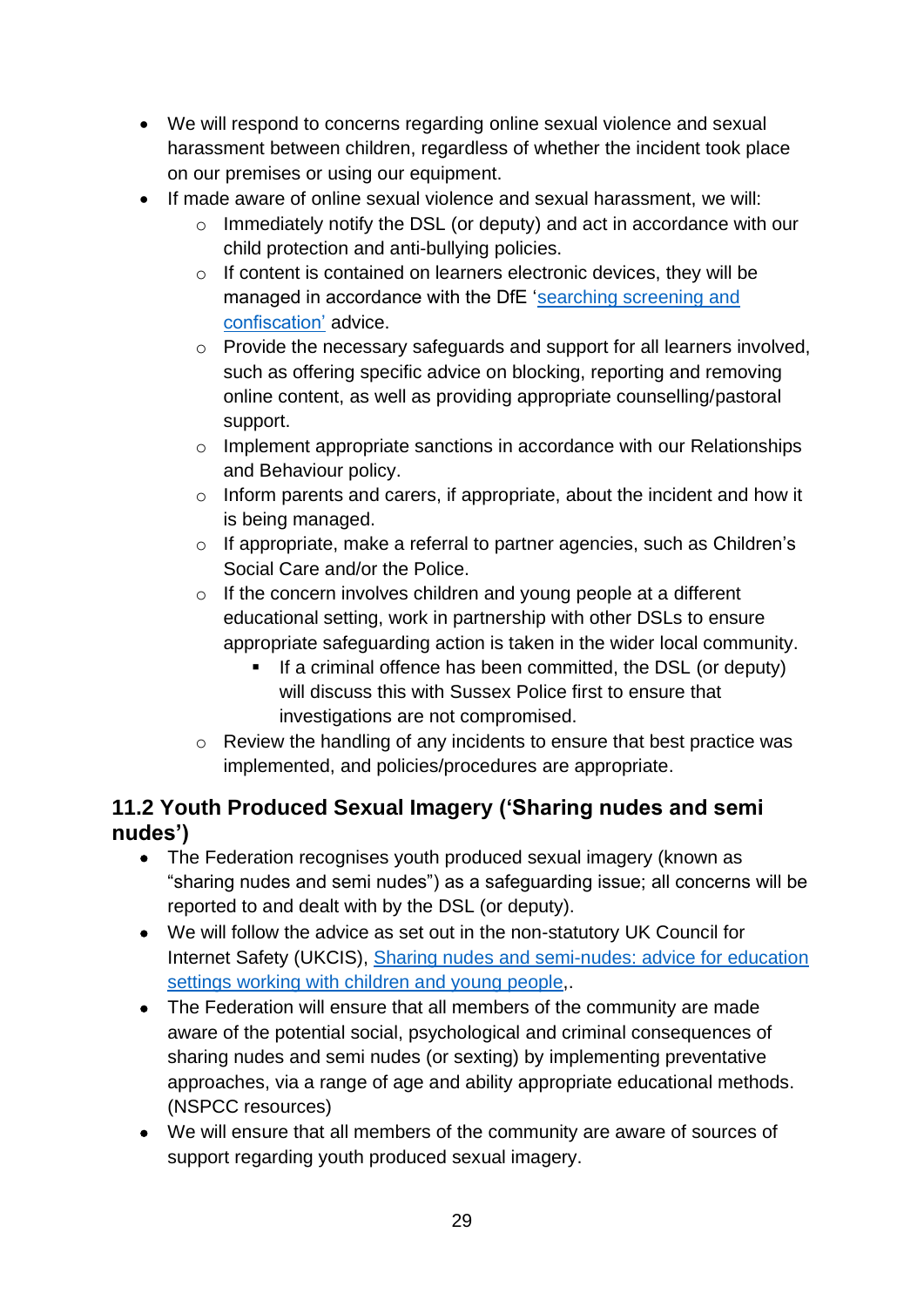- We will respond to concerns regarding youth produced sexual imagery, regardless of whether the incident took place on/off site or using setting provided or personal equipment.
- We will not:
	- o View any images suspected of being youth produced sexual imagery, unless there is a clear need or reason to do so in order to safeguard the child or young person. If it is necessary to view the image(s) in order to safeguard the child or young person, the image will only be viewed by the DSL (or deputy DSL) and their justification for viewing the image will be clearly documented.
	- o Send, share, save or make copies of content suspected to be an indecent image of a child (i.e. youth produced sexual imagery) and will not allow or request learners to do so.
- If made aware of an incident involving the creation or distribution of youth produced sexual imagery, we will:
	- o Act in accordance with our child protection policies and the relevant East Sussex Safeguarding Child Partnership's procedures.
	- o Ensure the DSL (or deputy) responds in line with the UK Council for Internet Safety (UKCIS), Sharing nudes and [semi-nudes:](https://www.gov.uk/government/publications/sharing-nudes-and-semi-nudes-advice-for-education-settings-working-with-children-and-young-people) advice for [education](https://www.gov.uk/government/publications/sharing-nudes-and-semi-nudes-advice-for-education-settings-working-with-children-and-young-people) settings working with children and young people, guidance.
	- o Store the device securely.
		- If an indecent image has been taken or shared on our network or devices, we will act to block access to all users and isolate the image.
	- o Carry out a risk assessment which considers any vulnerability of learners involved; including carrying out relevant checks with other agencies.
	- o Inform parents and carers, if appropriate, about the incident and how it is being managed.
	- o Make a referral to Children's Social Care and/or the Police, as appropriate.
	- o Provide the necessary safeguards and support for learners, such as offering counselling or pastoral support.
	- o Implement appropriate sanctions in accordance with our behaviour policy but taking care not to further traumatise victims where possible.
	- o Consider the deletion of images in accordance with the UK Council for Internet Safety (UKCIS), Sharing nudes and [semi-nudes:](https://www.gov.uk/government/publications/sharing-nudes-and-semi-nudes-advice-for-education-settings-working-with-children-and-young-people) advice for [education](https://www.gov.uk/government/publications/sharing-nudes-and-semi-nudes-advice-for-education-settings-working-with-children-and-young-people) settings working with children and young people guidance.
		- Images will only be deleted once the DSL has confirmed that other agencies do not need to be involved; and are sure that to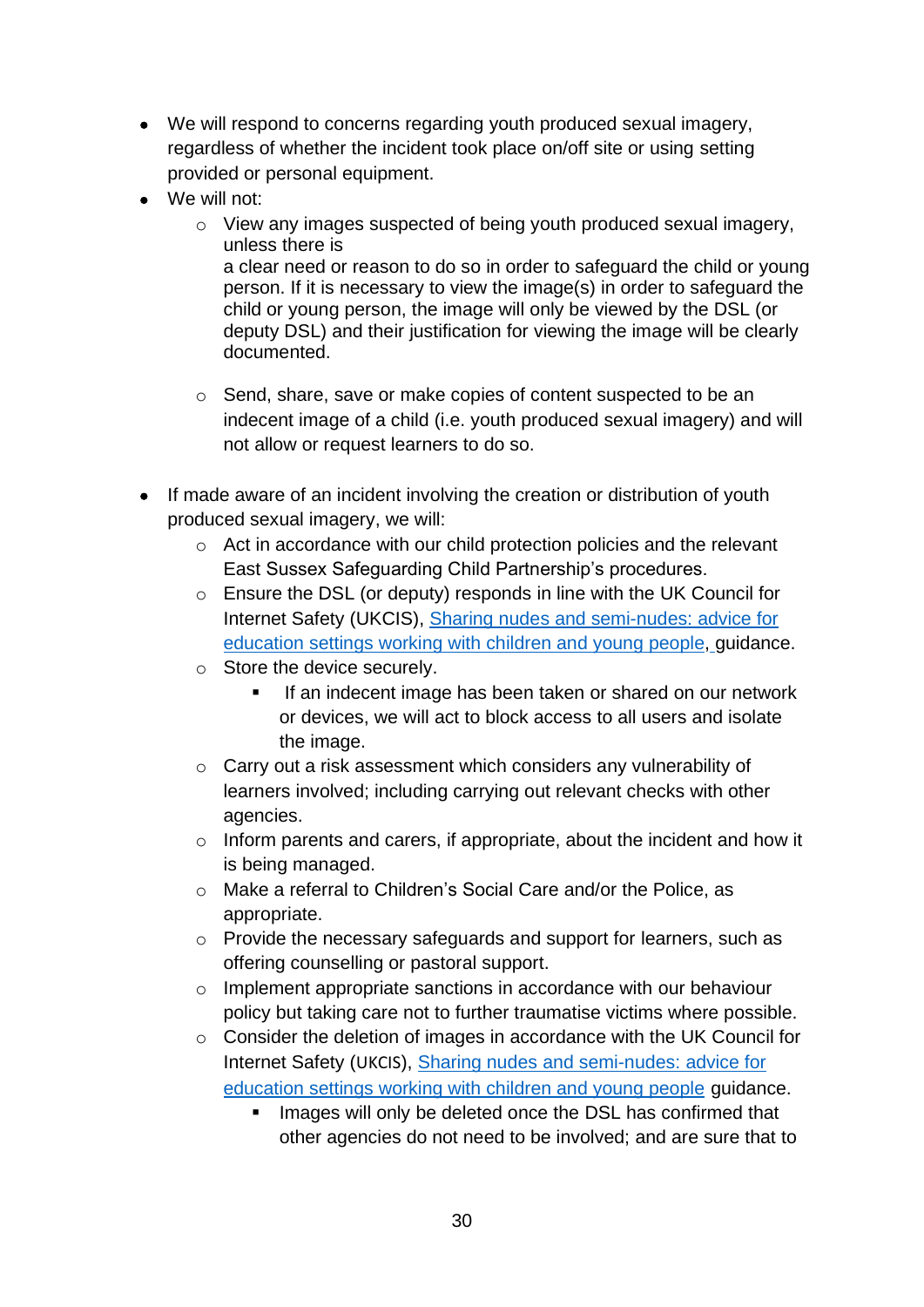do so would not place a child at risk or compromise an investigation.

o Review the handling of any incidents to ensure that best practice was implemented; the leadership team will also review and update any management procedures, where necessary.

# **11.3 Online Child Sexual Abuse and Exploitation (including child criminal exploitation and County Lines)**

- The Federation will ensure that all members of the community are aware of online child sexual abuse including exploitation and grooming, the consequences, possible approaches which may be employed by offenders to target children and how to respond to concerns.
- The Federation recognises online child sexual abuse and exploitation (including criminal exploitation) as a safeguarding issue and, as such, all concerns will be reported to and dealt with by the DSL (or deputy).
- We will implement preventative approaches for online child sexual abuse and exploitation (including criminal exploitation) via a range of age and ability appropriate education for learners, staff and parents/carers.
- We will ensure that all members of the community are aware of the support available regarding online child sexual abuse and exploitation (including criminal exploitation), both locally and nationally.
- We will ensure that the 'Click CEOP' report button is visible and available to learners and other members of our community. (Front page of Federation school websites.)
- If made aware of incident involving online child sexual abuse and exploitation (including criminal exploitation), we will:
	- o Act in accordance with our child protection policies and the relevant East Sussex Safeguarding Child Partnership's procedures.
	- o If appropriate, store any devices involved securely.
	- o Make a referral to Children's Social Care (if required/ appropriate) and immediately inform the police via 101 (or 999 if a child is at immediate risk)
	- o Carry out a risk assessment which considers any vulnerabilities of pupil(s) involved (including carrying out relevant checks with other agencies).
	- o Inform parents/carers about the incident and how it is being managed.
	- o Provide the necessary safeguards and support for learners, such as, offering counselling or pastoral support.
	- o Review the handling of any incidents to ensure that best practice is implemented; leadership team will review and update any management procedures, where necessary.
- We will respond to concerns regarding online child sexual abuse and exploitation (including criminal exploitation), regardless of whether the incident took place on our premises or using setting provided or personal equipment.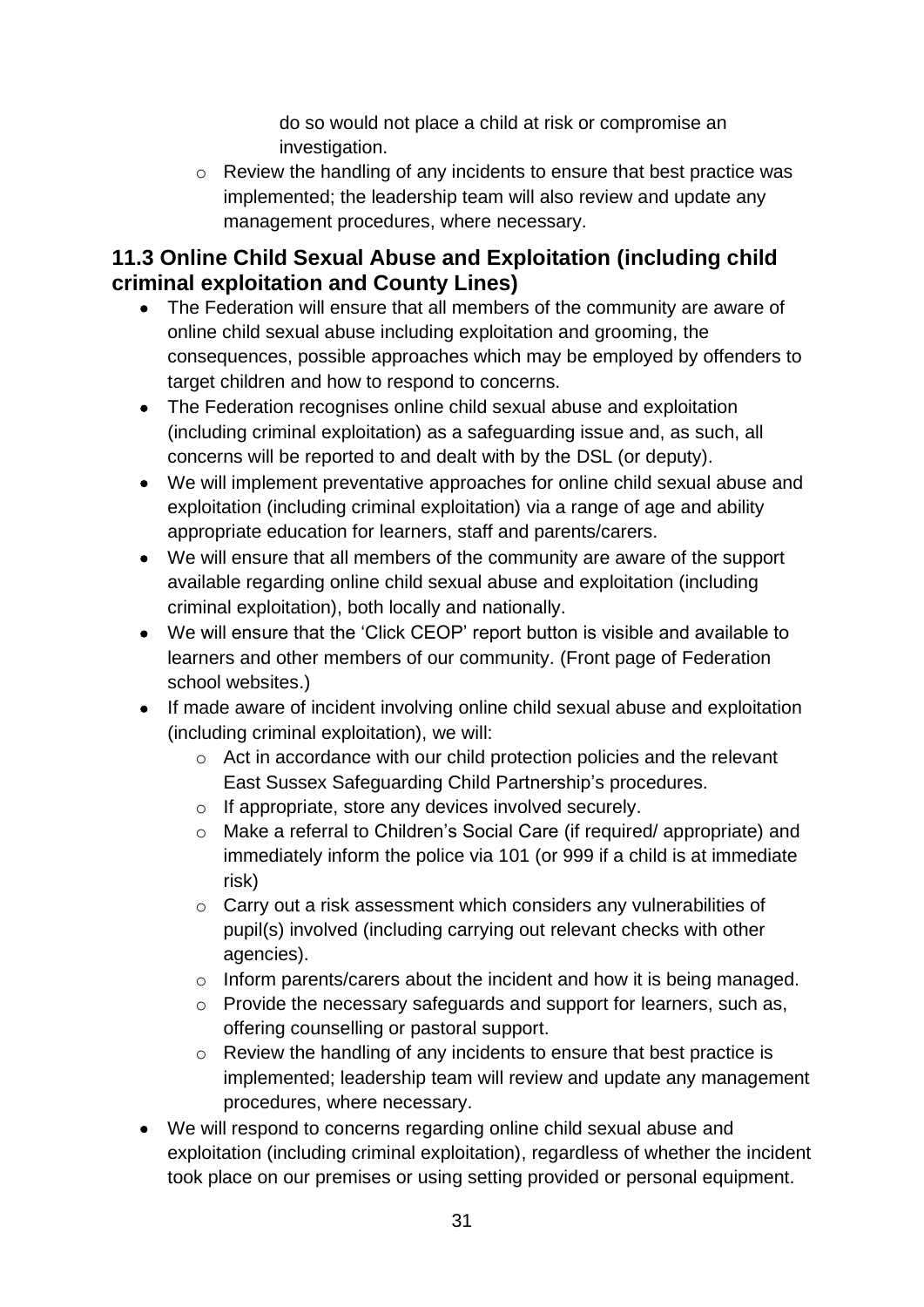- o Where possible, learners will be involved in decision making and if appropriate, will be empowered to report concerns such as via the Click CEOP report: [www.ceop.police.uk/safety-centre/](http://www.ceop.police.uk/safety-centre/)
- If we are unclear whether a criminal offence has been committed, the DSL (or deputy) will obtain advice immediately through the Standards and Learning Effectiveness Service and/or Police.
- If learners at other settings are believed to have been targeted, the DSL (or deputy) will contact the Police.

# **11.4 Indecent Images of Children (IIOC)**

- The Federation will ensure that all members of the community are made aware of the possible consequences of accessing Indecent Images of Children (IIOC).
- We will respond to concerns regarding IIOC on our equipment and/or personal equipment, even if access took place off site.
- We will seek to prevent accidental access to IIOC by using an internet Service provider (ISP) which subscribes to the Internet Watch Foundation block list and by implementing appropriate filtering, firewalls and anti-spam software.
- If we are unclear if a criminal offence has been committed, the DSL (or deputy) will obtain advice immediately through the Police and/or the Standards and Learning Effectiveness Service.
- If made aware of IIOC, we will:
	- o Act in accordance with our child protection policy and the relevant East Sussex Safeguarding Child Partnership's procedures.
	- o Store any devices involved securely.
	- $\circ$  Immediately inform appropriate organisations, such as the Internet Watch Foundation (IWF), Sussex police or the LADO.
- If made aware that a member of staff or a learner has been inadvertently exposed to indecent images of children, we will:
	- o Ensure that the DSL (or deputy DSL) is informed.
	- o Ensure that the URLs (webpage addresses) which contain the suspect images are reported to the Internet Watch Foundation via [www.iwf.org.uk](https://www.iwf.org.uk/) .
	- o Ensure that any copies that exist of the image, for example in emails, are deleted.
	- o Report concerns, as appropriate to parents and carers.
- If made aware that indecent images of children have been found on the setting provided devices, we will:
	- o Ensure that the DSL (or deputy DSL) is informed.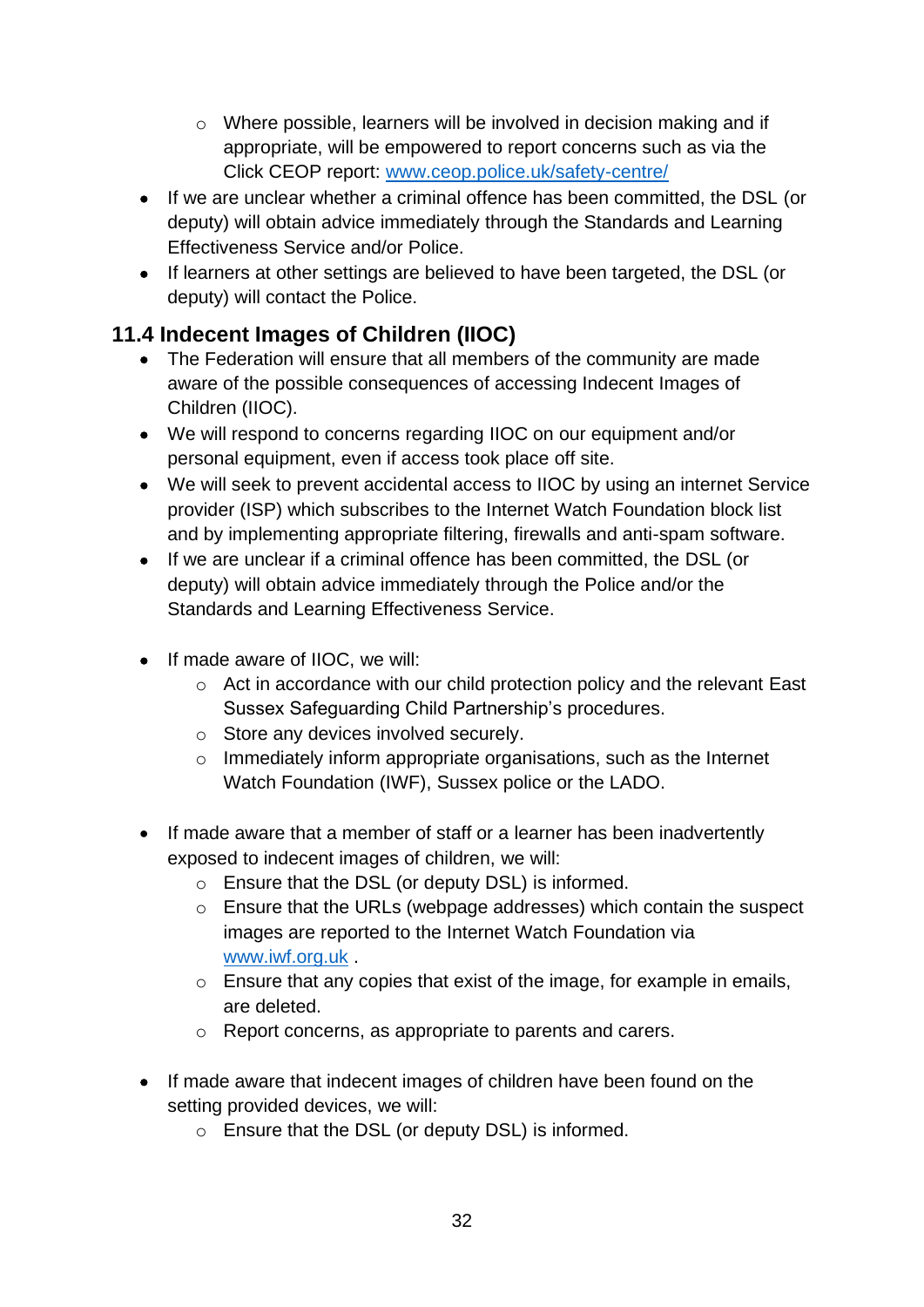- o Ensure that the URLs (webpage addresses) which contain the suspect images are reported to the Internet Watch Foundation via [www.iwf.org.uk](https://www.iwf.org.uk/) .
- o Ensure that any copies that exist of the image, for example in emails, are deleted.
- o Inform the police via 101 (999 if there is an immediate risk of harm) and children's social services (as appropriate).
- o Only store copies of images (securely, where no one else has access to them and delete all other copies) at the request of the police only.
- o Report concerns, as appropriate to parents and carers.
- If made aware that a member of staff is in possession of indecent images of children on setting provided devices, we will:
	- $\circ$  Ensure that the Federation school's Headteacher is informed in line with our managing allegations against staff policy.
	- o Inform the Local Authority Designated Officer (LADO) and other relevant organisations in accordance with our managing allegations against staff policy.
	- o Quarantine any devices until police advice has been sought.

# **11.5 Cyberbullying**

- All staff at The Federation understand that children are capable of abusing their peers online. Cyberbullying, along with all other forms of bullying, will not be tolerated here.
- Full details of how we will respond to cyberbullying are set out in our antibullying policy.

# **11.6 Cybercrime**

- The Federation will ensure that all members of the community are aware that children with particular skill and interest in computing and technology may inadvertently or deliberately stray into cyber-dependent crime.
- If there are concerns about a child in this area, the designated safeguarding lead (or a deputy), will consider referring into the Cyber Choices programme.
- We will seek advice from Cyber Choices, 'NPCC- When to call the Police' and National Cyber
- Security Centre.

# **11.7 Online Hate**

- Online hate content, directed towards or posted by, specific members of the community will not be tolerated at the Federation and will be responded to in line with existing policies, including anti-bullying and behaviour.
- All members of the community will be advised to report online hate in accordance with relevant policies and procedures.
- The Police will be contacted if a criminal offence is suspected.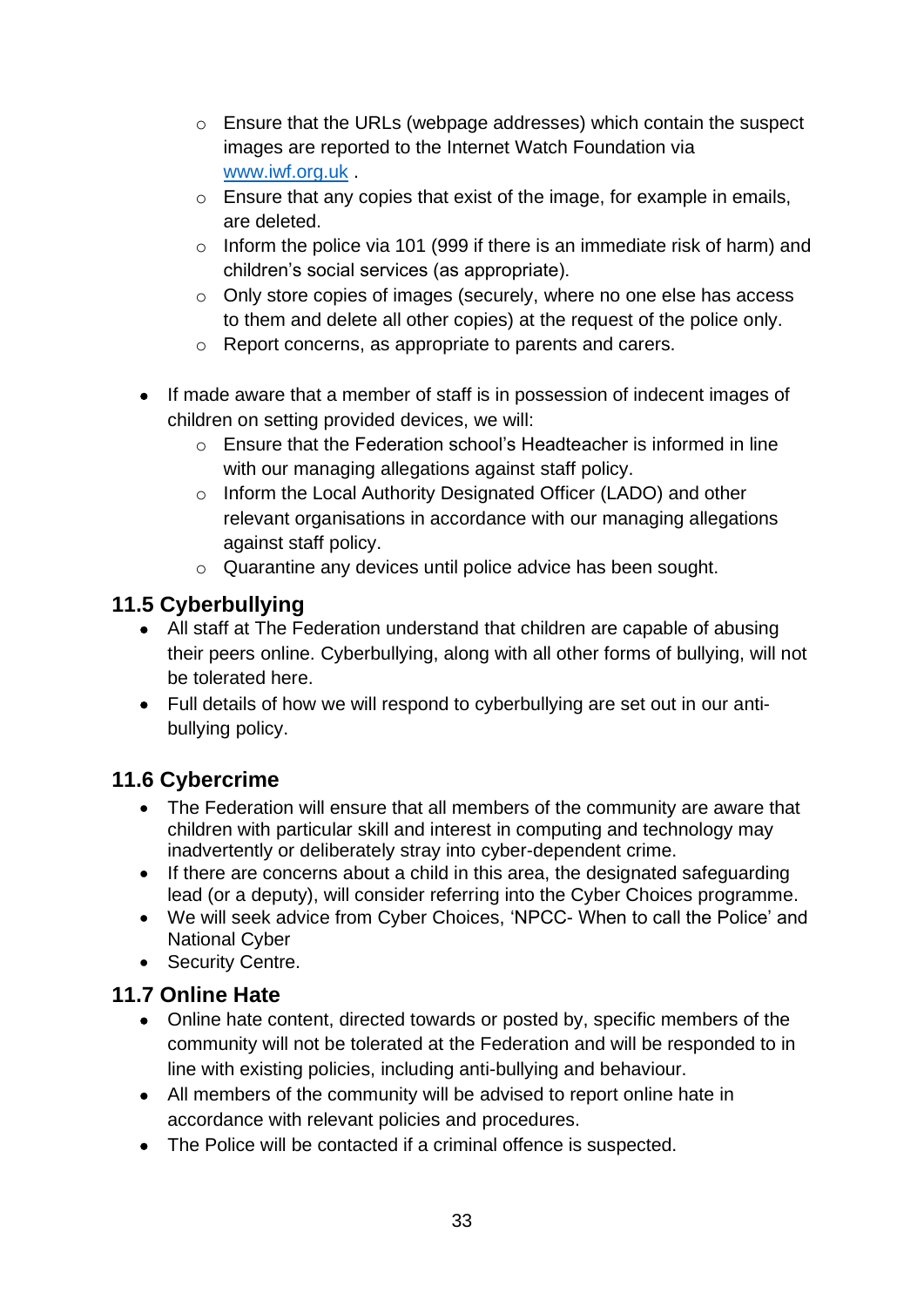• If we are unclear on how to respond, or whether a criminal offence has been committed, the DSL (or deputy DSL) will obtain advice through the Standards and Learning Effectiveness Service and/or Sussex Police.

# **11.8 Online Radicalisation and Extremism**

- The Federation will ensure that all members of the community are made aware of the role of the internet as a tool for radicalisation
- We will take all reasonable precautions to ensure that learners and staff are safe from terrorist and extremist material when accessing the internet on site. (supervised Internet access and filters as previously explained)
- If we are concerned that a child or parent/carer may be at risk of radicalisation online, the DSL (or deputy DSL) will be informed immediately, and action will be taken in line with our child protection policy.
- If we are concerned that member of staff may be at risk of radicalisation online, their Federation Headteacher will be informed immediately, and action will be taken in line with the child protection and allegations policies.

### **12.Useful Links for Educational Settings East Sussex Support and Guidance:**

- East Sussex County Council Early Years Support & Intervention Team
	- o Call: 01323 463026
	- o Email: [childcare.support@eastsussex.gov.uk](mailto:childcare.support@eastsussex.gov.uk)
- If you are concerned about a child in East Sussex contact SPOA (Single Point of Advice) on 01323 464222 or [0-19.SPOA@eastsussex.gov.uk](mailto:0-19.SPOA@eastsussex.gov.uk)
- Standards and Learning Effectiveness Service (SLES): [SLES.Safeguarding@eastsussex.gov.uk](mailto:SLES.Safeguarding@eastsussex.gov.uk)
- East Sussex Schools ICT Service: Richard May [Richard.May@eastsussex.gov.uk](mailto:Richard.May@eastsussex.gov.uk)

# **East Sussex Support and Guidance for Educational Settings**

- <https://czone.eastsussex.gov.uk/safeguarding/>
- [https://czone.eastsussex.gov.uk/safeguarding/support-for-safeguarding-in](https://czone.eastsussex.gov.uk/safeguarding/support-for-safeguarding-in-colleges-schools-and-early-years-settings/)[colleges-schools-and-early-years-settings/](https://czone.eastsussex.gov.uk/safeguarding/support-for-safeguarding-in-colleges-schools-and-early-years-settings/)

# **East Sussex Safeguarding Children Partnership**

• www[.sussexchildprotection.procedures.org.uk/](https://sussexchildprotection.procedures.org.uk/)

# **Sussex Police:**

[www.sussex.police.uk](http://www.sussex.police.uk/) For non-urgent Police contact 101